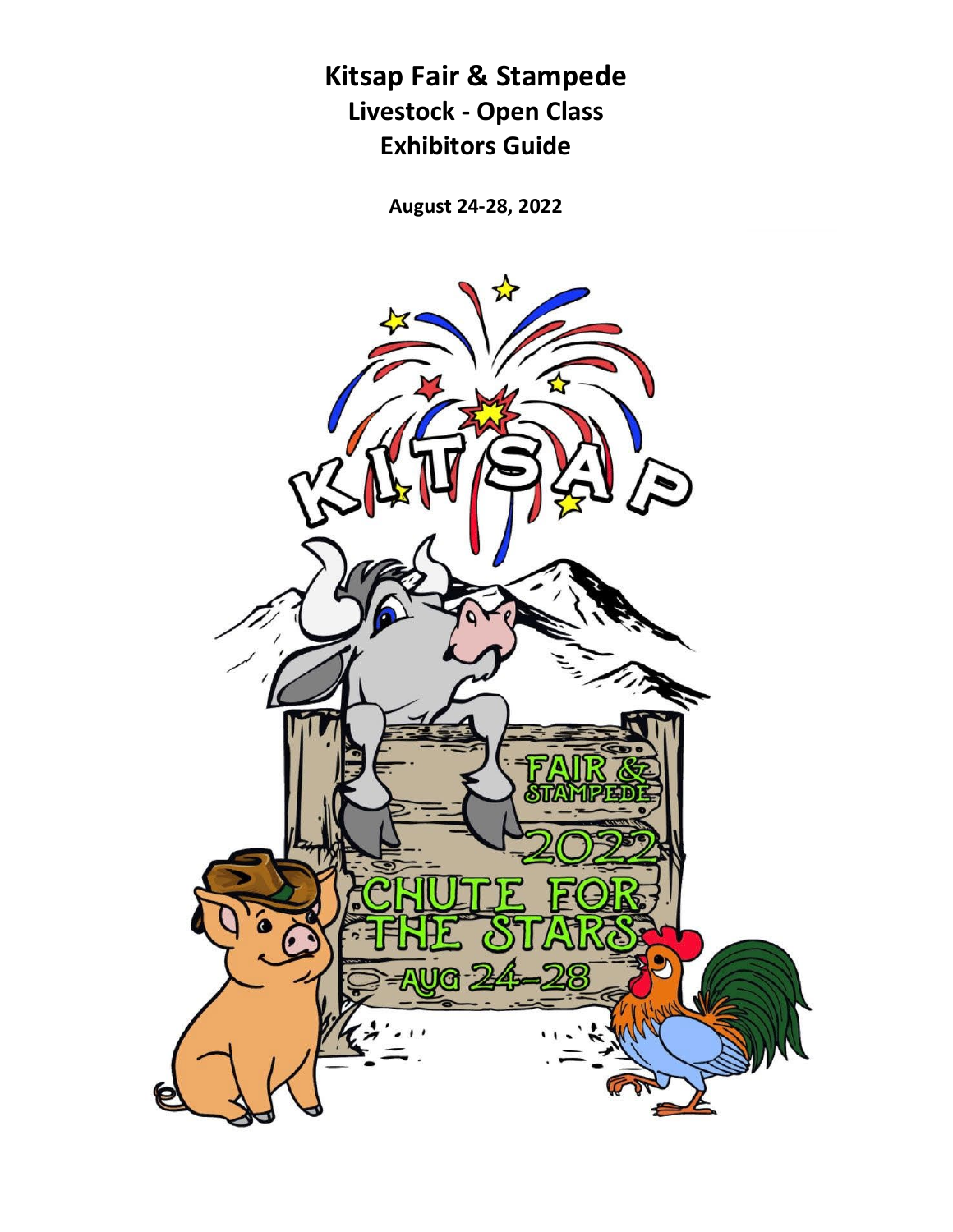# Kharissa Hamilton Livestock Coordinator 360-710-6805 [kharissa@oldfrontierfamilyfarm.com](mailto:kharissa@oldfrontierfamilyfarm.com)

# **Open Class Superintendents**

|    | <b>Department</b>                  | Superintendent        |              | <b>Contact Information</b>   |
|----|------------------------------------|-----------------------|--------------|------------------------------|
| 01 | Beef/Dairy                         | <b>Shannon Hayes</b>  | 360-286-3847 | weezncrew@hotmail.com        |
| 02 | Dog                                | McKenna Welch         | 360-552-5235 | mckennaiwelch@gmail.com      |
| 03 | Goat                               | Norma Schaal          | 360-434-1810 | lorenorma@msn.com            |
| 04 | Horse                              | Kris Lynch            | 253-549-6263 | tirnanogbmf@gmail.com        |
| 05 | Llama                              | Joseph Bromm          | 360-876-2749 | josephb48@hotmail.com        |
| 06 | <b>Miniature Horse</b>             | Mescha Manietta       | 360-440-6576 | memanietta@gmail.com         |
| 07 | Poultry                            | Rebecca Graunke       | 360-265-0203 | rebecca.graunke@gmail.com    |
| 08 | Rabbit                             | <b>Broox Daniel</b>   | 360-473-8679 | broox.trudeau@gmail.com      |
| 09 | Sheep                              | <b>Joyce Harrell</b>  | 360-286-1254 | joyceharrell@mac.com         |
| 10 | Wool                               | <b>Joyce Harrell</b>  | 360-286-1254 | joyceharrell@mac.com         |
| 11 | Lads/Ladies Lead                   | <b>Joyce Harrell</b>  | 360-286-1254 | joyceharrell@mac.com         |
| 12 | Swine                              | Jaci Archuleta        | 360-286-1063 | Jacipaul@wavecable.com       |
| 13 | Kitsap Co. Jr.<br>Livestock Assoc. | <b>Richard Mielke</b> | 253-358-6269 | farming practice@hotmail.com |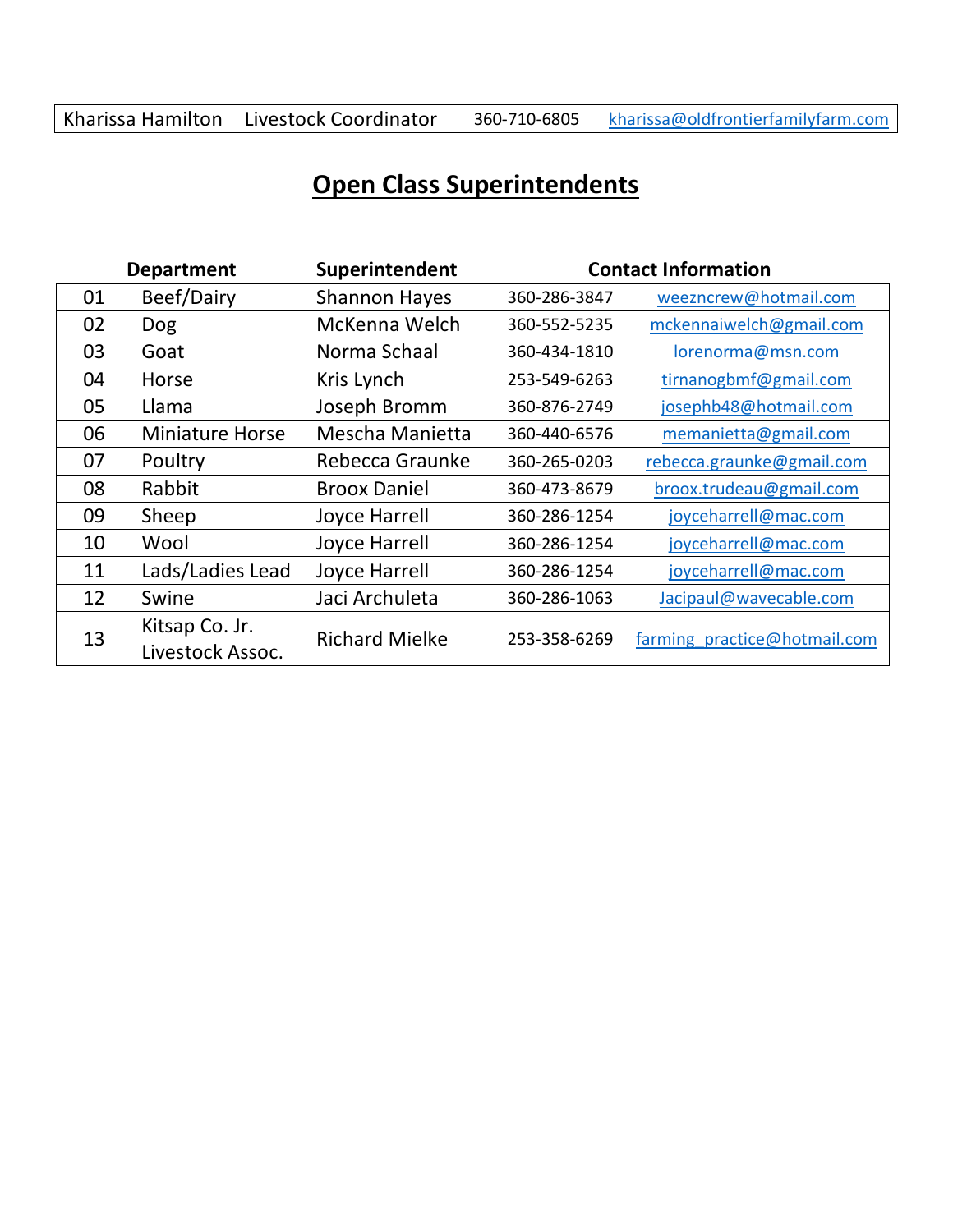# **Open Class Livestock Entry**

- 1. All exhibitors must comply with the livestock rules and regulations and open class livestock exhibitor's guide as printed and approved by the Livestock Director of the Kitsap Fair and Stampede Association. Please refer to the Livestock Rules and Regulations at [www.kitsapfair.org](http://www.kitsapfair.org/)
- 2. All open class livestock entries must be received by the Kitsap Fair Office on or before July 15<sup>th</sup>, unless otherwise stated in department rules.
- 3. Entry fees must be paid at the time entries are submitted. All entry fee checks and/or money orders must be made payable to the Kitsap Fair and Stampede or KFSA.
	- a. Please mail to: Kitsap Fair & Stampede, PO Box 2510, Silverdale, WA 98383
	- b. Or drop off at 1300 NW Fairgrounds Rd, Bremerton, WA 98311, Monday through Friday
- 4. Entry fees shall be a minimum of \$5.00, see specific department rules for exact entry fees.
- 5. Entry fees are per exhibit.
- 6. 4-H and FFA exhibitors participating in Open Class competition must complete an open class entry form and submit entry fees accordingly.
- 7. HAUL-IN TIMES: All exhibits in livestock departments of the Kitsap Fair will be entered the following times only:
	- a. Tuesday of Fair week between the hours of 10:00 a.m. to 9:00 p.m. unless otherwise stated in department rules.
	- b. All exhibits will comply with the health requirements and veterinary inspection requirements as set forth in the Livestock Rules and Regulations found at [www.kitsapfair.o](http://www.kitsapfair.net/)rg.
	- c. In all cases of livestock exhibits, the exhibits are to be in their assigned

places in the livestock barns no later than 9:00 p.m., Tuesday of Fair week. Contact a Livestock Coordinator if you have extenuating circumstances.

- 8. ALL ANIMALS MUST BE VET CHECKED BEFORE ENTERING ANY BARN.
	- a. Decision of entrance into the fair is based solely on the discretion of the fair veterinarian, his/her decision will be FINAL.
- 9. Youth age divisions are based on their age on October 1<sup>st</sup> of the previous year. (i.e. a child's birthdate is 10/2 and they turn 11 they will still be in the 8-10 division)

### Premium Awards:

- 1. A breed class will only be filled if there are 3 or more exhibits of that breed in that department, otherwise exhibits will be entered in an "other breeds" class.
- 2. Open Youth Showmanship and Market Type will be judged on the Danish system with premium points awarded. Premium points will be as follows:
	- a. Showmanship Blue  $-$  36, Red  $-$  27, White  $-20$
	- b. Market Type Blue  $-44$ , Red  $-33$ , White  $-11$
- 3. Classes that are outlined in each department as non-Premium will not receive a premium payment for placement in that class.

### Market Animals:

- 1. All Kitsap Junior Livestock Auction (KCJLA) exhibitors must adhere to the Livestock Rules and Regulations as set forth by the Kitsap Fair and Stampede Association as well as all department rules for which they are entered.
- 2. Please see the KCJLA Rules on [www.kitsapfair.o](http://www.kitsapfair.net/)rg.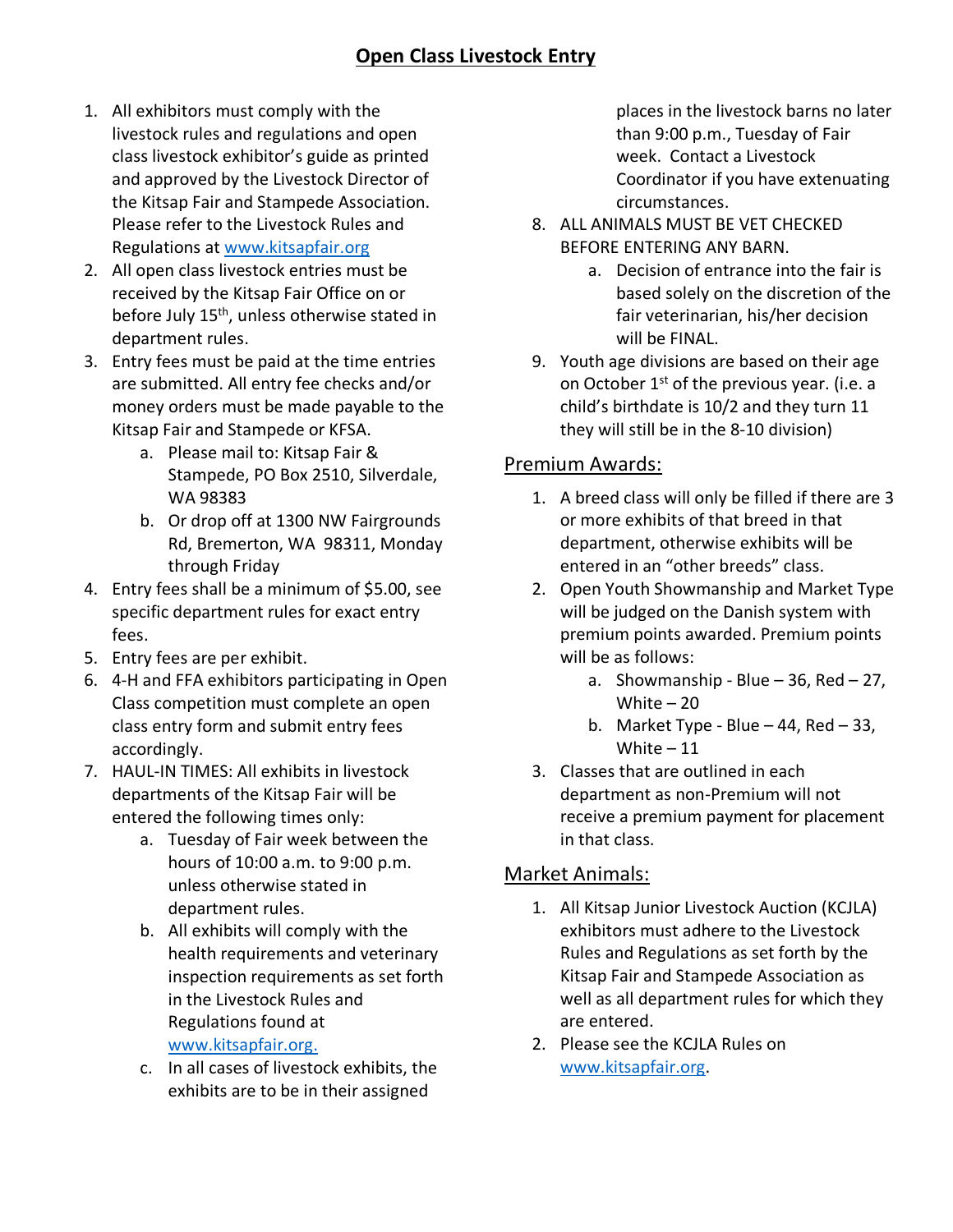

# **Beef and Dairy Cattle**

Superintendent: Shannon Hayes

*Phone: 360-286-3847 Email: weezncrew@hotmail.com*

#### **Beef/Dairy Department Rules:**

- 1. All exhibitors must comply with the Livestock Rules and Regulations and Open Class Livestock Rules as printed and approved by the Livestock Director of the Kitsap Fair and Stampede Association.
- 2. Removal of any exhibit prior to dismissal time from display area will be seen as a final act and will result in immediate forfeiture of all premiums, points, and privileges by the Exhibitor. Further, Exhibitor may be suspended from future exhibiting at the Fair.
- 3. Herdsmanship is required. Please review Herdsmanship requirements listed in the Livestock Rules and Regulations.
- 4. An entry fee of \$10.00 will be charged for each animal entered in this department.
- 5. Substitutes may be made if done so prior to 9:00 p.m. on Tuesday before Fair. Superintendent must approve substitutes.
- 6. Cattle are to be registered or registration applied for.
- 7. In group classes of the Cattle Department, all animals kept on the same farm and owned by

different members of the same family will be considered as one exhibit and the family unit as one Exhibitor. Exhibitor is not required to be breeder of animals shown in-group classes.

- 8. It is recommended that cattle have a respiratory complex vaccine at least four weeks prior to fair.
- 9. All Bulls over one (1) year of age must be shown with a nose lead.
- 10. All Cattle must be double tied while in stalls.

## **Dairy:**

- 1. Use of the dairy parlor is by invitation only, please contact the livestock coordinator if you are interested in participating.
- 2. All cows will be milked in the milking parlor only.
- 3. Milking times will be scheduled with the barn manager.
- 4. Milking parlor will be thoroughly cleaned and sanitized after every milking session.
- 5. Milk will NOT be used for human consumption in any form.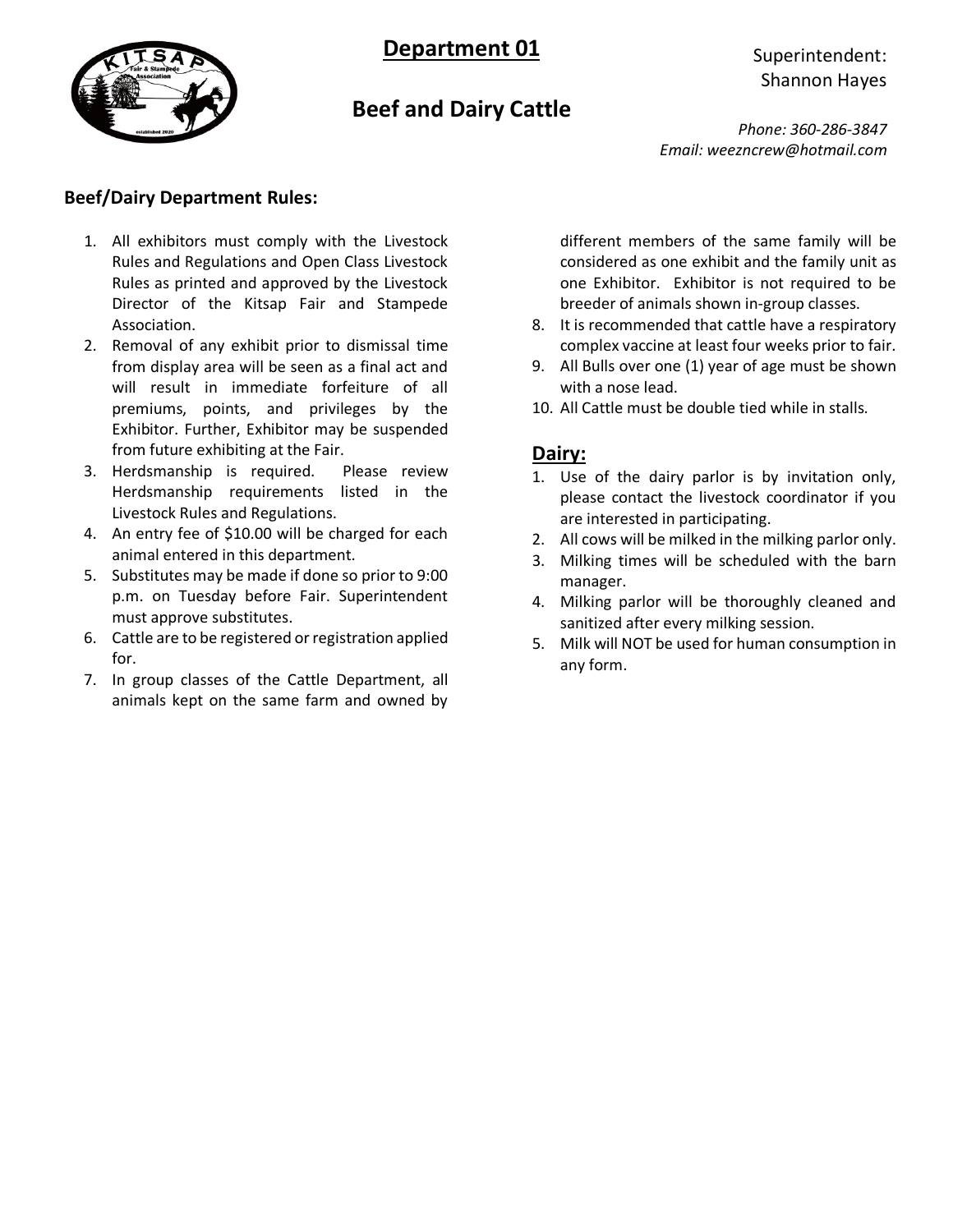#### **Premium awards:**

#### **Special Awards:**

\* *Premier Exhibitor (Awarded to top Exhibitor based on total premiums for one breed of cattle shown by Exhibitor)* \* \* *Champion and Reserve Champion Female* \* *Grand and Reserve Champion Bull* \*

#### **Beef Breeds:**

| Polled Hereford | <b>Red Angus</b>          | Simmental   |
|-----------------|---------------------------|-------------|
| Angus           | Miniature Polled Hereford | Other Breed |

| <b>CLASS 0101</b> | Junior Heifer Calf             | Lot 1            | Jr. heifer calves, calved after Jan. 1 same year                                 |
|-------------------|--------------------------------|------------------|----------------------------------------------------------------------------------|
|                   |                                | Lot 2            | Late Sr. heifer calves, calved Nov. 1 - Dec. 31, previous year                   |
|                   |                                | Lot 3            | Early Sr. heifer calves, calved Sept. 1 - Oct. 31, previous year                 |
| <b>CLASS 0102</b> | Intermediate Heifer            | Lot $1$          | Late summer yearling, calved July 1 - Aug. 31, previous year                     |
|                   |                                | Lot 2            | Early summer yearling, calved May 1 - June 30, previous year                     |
| <b>CLASS 0103</b> | Junior Yearling Heifer         | Lot 1            | Late Jr. yearling heifer, calved Mar. 1 - Apr. 30, previous year                 |
|                   |                                | Lot 2            | Early Jr. yearling heifer, calved Jan. 1 - Feb. 28, previous year                |
| <b>CLASS 0104</b> | Senior Yearling Heifer         | Lot 1            | Sr. yearling heifer, calved Sept. $1 - Dec.$ 31, two years previous              |
| <b>CLASS 0105</b> | Mature Cow                     | Lot 1            | Aged Cow                                                                         |
| <b>CLASS 0106</b> | <b>Bull Calf</b>               | Lot 1            | Jr. Bull calves, calved after Jan. 1 same year                                   |
|                   |                                | Lot 2            | Late Sr. Bull calves, calved Nov. 1 - Dec. 31, previous year                     |
|                   |                                | Lot 3            | Early Sr. Bull calves, calved Sept. 1 - Oct. 31, previous year                   |
| <b>CLASS 0107</b> | Intermediate Bull              | Lot 1            | Summer yearling, calved May 1 - Aug. 31, previous year                           |
| <b>CLASS 0108</b> | Junior Yearling Bull           | Lot 1            | Jr. yearling Bull, calved Jan. 1 - Apr. 30, previous year                        |
| <b>CLASS 0109</b> | Senior Bull                    | Lot 1            | Sr. yearling Bull, calved Sept. 1 - Dec. 31, two years previous                  |
| <b>CLASS 0110</b> | <b>Aged Bull</b>               | Lot 1            | Aged Bull- calved before Sept. 1, three years previous                           |
| <b>CLASS 0111</b> | <b>Steers</b>                  | Lot 1            | Light Steers, 350 to 650 lbs.                                                    |
|                   |                                | Lot <sub>2</sub> | Medium Steers, 650 to 950 lbs.                                                   |
|                   |                                | Lot 3            | Heavy Steers, 950 lbs. and up                                                    |
| <b>CLASS 0112</b> | Herd                           | Lot 1            | Junior Get of sire; Three (3) animals, both sexes represented,                   |
|                   |                                |                  | sired by one bull                                                                |
|                   |                                | Lot 2            | Get of sire; Four (4) animals, both sexes represented, sired by                  |
|                   |                                |                  | one bull                                                                         |
|                   |                                | Lot <sub>3</sub> | Pair of heifers, owned by exhibitor                                              |
|                   |                                | Lot 4            | Pair of calves, both sexes represented                                           |
|                   |                                | Lot 5            | Best five head, owned by exhibitor, all animals must be shown                    |
|                   |                                |                  | in individual classes to be eligible                                             |
|                   |                                | Lot $6$          | Produce of Dam - two animals from same cow                                       |
|                   |                                | Lot 7            | Cow/Calf Pair                                                                    |
|                   |                                | Lot 8            | Two Bulls bred and owned by exhibitor                                            |
| <b>CLASS 0113</b> | Showmanship                    | Lot 1            | Youth Age 8-10                                                                   |
|                   |                                | Lot 2            | Youth Age 11-13                                                                  |
|                   |                                | Lot <sub>3</sub> | Youth Age 14-18                                                                  |
|                   |                                | Lot 4            | Adult                                                                            |
| <b>CLASS 0114</b> | Market Steer                   | Lot 1            | Youth Age 8-10                                                                   |
|                   |                                | Lot <sub>2</sub> | Youth Age 11-13                                                                  |
|                   |                                |                  |                                                                                  |
|                   |                                | Lot 3            | Youth Age 14-18                                                                  |
| <b>CLASS 1301</b> | <b>Auction Placement Class</b> | Lot 4<br>Lot 1   | Adult (no premium awards)<br>KCJLA participants only, no premium awards allotted |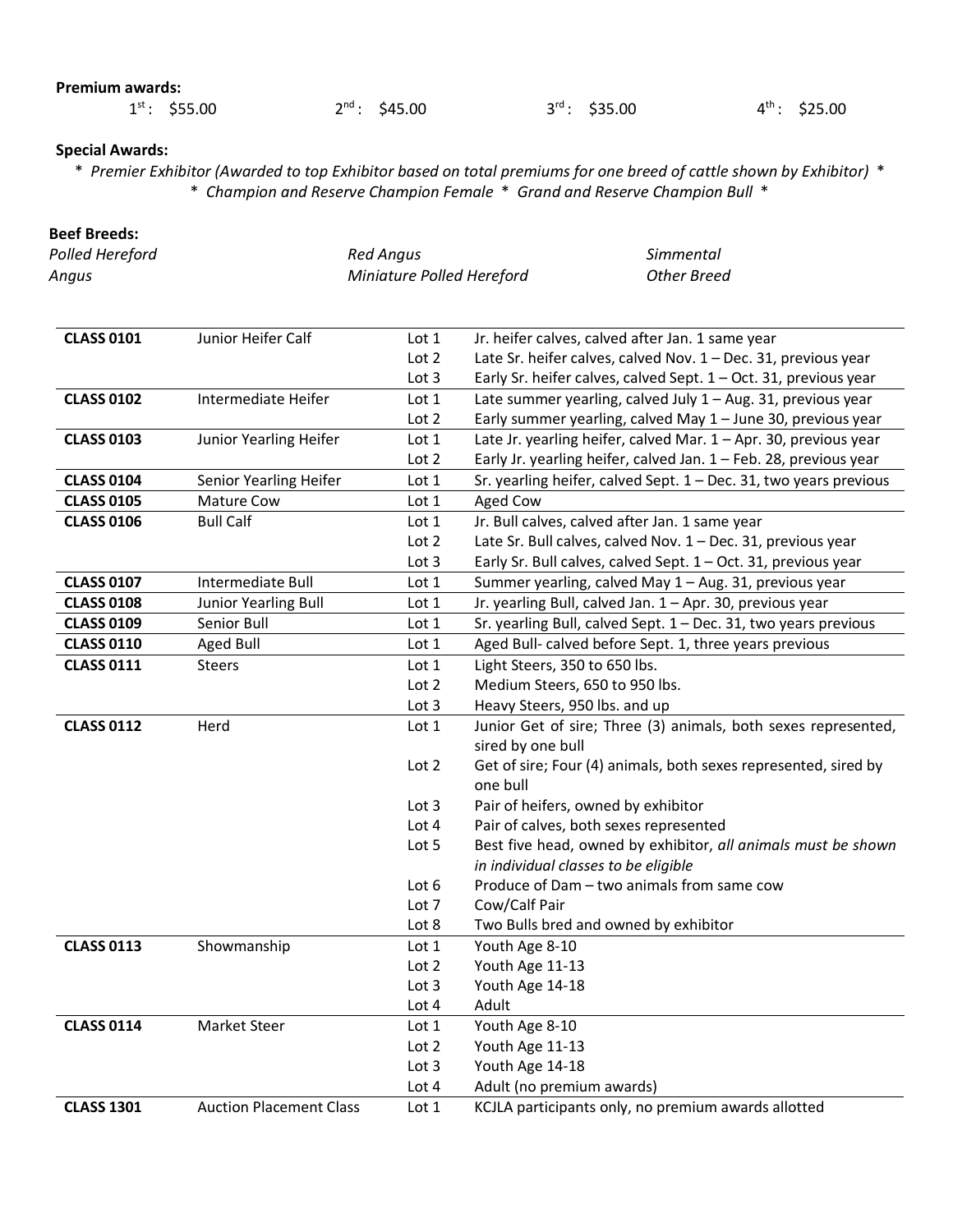**Dairy Breeds:**

| Holstein |  |  |
|----------|--|--|
| Jersey   |  |  |

*Guernsey Other Breed*

| <b>CLASS 0116</b> | Bull                                                  | Lot 1            | Bull Calf, born after Aug. 31, previous year and over 4 months             |
|-------------------|-------------------------------------------------------|------------------|----------------------------------------------------------------------------|
|                   |                                                       | Lot <sub>2</sub> | Yearling Bull, born between Aug. 31, and Sept.1, previous year             |
| <b>CLASS 0117</b> | Junior Heifer                                         | Lot 1            | Jr. Heifer, born after March 1, current year (4 months old)                |
|                   |                                                       | Lot <sub>2</sub> | Intermediate Heifer, Dec. 1, previous year to Feb. 28 current year         |
|                   |                                                       | Lot <sub>3</sub> | Sr. Heifer, Sept. 1 to Nov. 30, previous year                              |
|                   |                                                       | Lot $4$          | Summer Jr. Yearling Heifer, June 1 to Aug 31, previous year                |
|                   |                                                       | Lot 5            | Jr. yearling Heifer, March 1 to May 31, previous year                      |
|                   |                                                       | Lot 6            | Winter Sr. Yearling Heifer, Dec. 1 two years previous to Feb. 28,          |
|                   |                                                       |                  | previous year                                                              |
|                   |                                                       | Lot 7            | Sr. Yearling Heifer, Sept. 1 to Nov. 31, two years previous                |
| <b>CLASS 0118</b> | Senior Cow                                            | Lot 1            | Jr 2-year-old, March 1 to Aug. 31, two year previous                       |
|                   |                                                       | Lot <sub>2</sub> | Sr 2-Year-old, Sept. 1, three years previous to Feb two years              |
|                   |                                                       | Lot <sub>3</sub> | Three-year-old                                                             |
|                   |                                                       | Lot $4$          | Four-year-old                                                              |
|                   |                                                       | Lot 5            | Five-year-old                                                              |
|                   |                                                       | Lot $6$          | Mature Cow, 6 years and older                                              |
|                   |                                                       | Lot 7            | Three and Four-year-old dry cow                                            |
|                   |                                                       | Lot 8            | Five-year-old dry cow                                                      |
| <b>CLASS 0119</b> | Dairy Herd                                            | Lot 1            | Produce of Dam, consist of two animals, either sex; the produce            |
|                   |                                                       |                  | of one cow, dam must be named                                              |
|                   | *All animals must have been exhibited in              | Lot <sub>2</sub> | Dam and daughter                                                           |
|                   | individual type classes to be eligible for Class 0119 | Lot 3            | Best three females, any age, all bred and owned by exhibitor               |
|                   |                                                       | Lot 4            | Get of sire, four, any age, sire must be named                             |
|                   |                                                       | Lot 5            | Exhibitor's herd, five females, all owned by exhibitor; two                |
|                   |                                                       |                  | females over two years, two females under two years (never                 |
|                   |                                                       |                  | freshened) and one female any age; all one breed                           |
| <b>CLASS 0120</b> | <b>Exhibition Only</b>                                |                  | For those animals not being shown in any class, only available when spaces |
|                   |                                                       |                  | need to be filled. Beef or Dairy Cattle                                    |
|                   |                                                       |                  |                                                                            |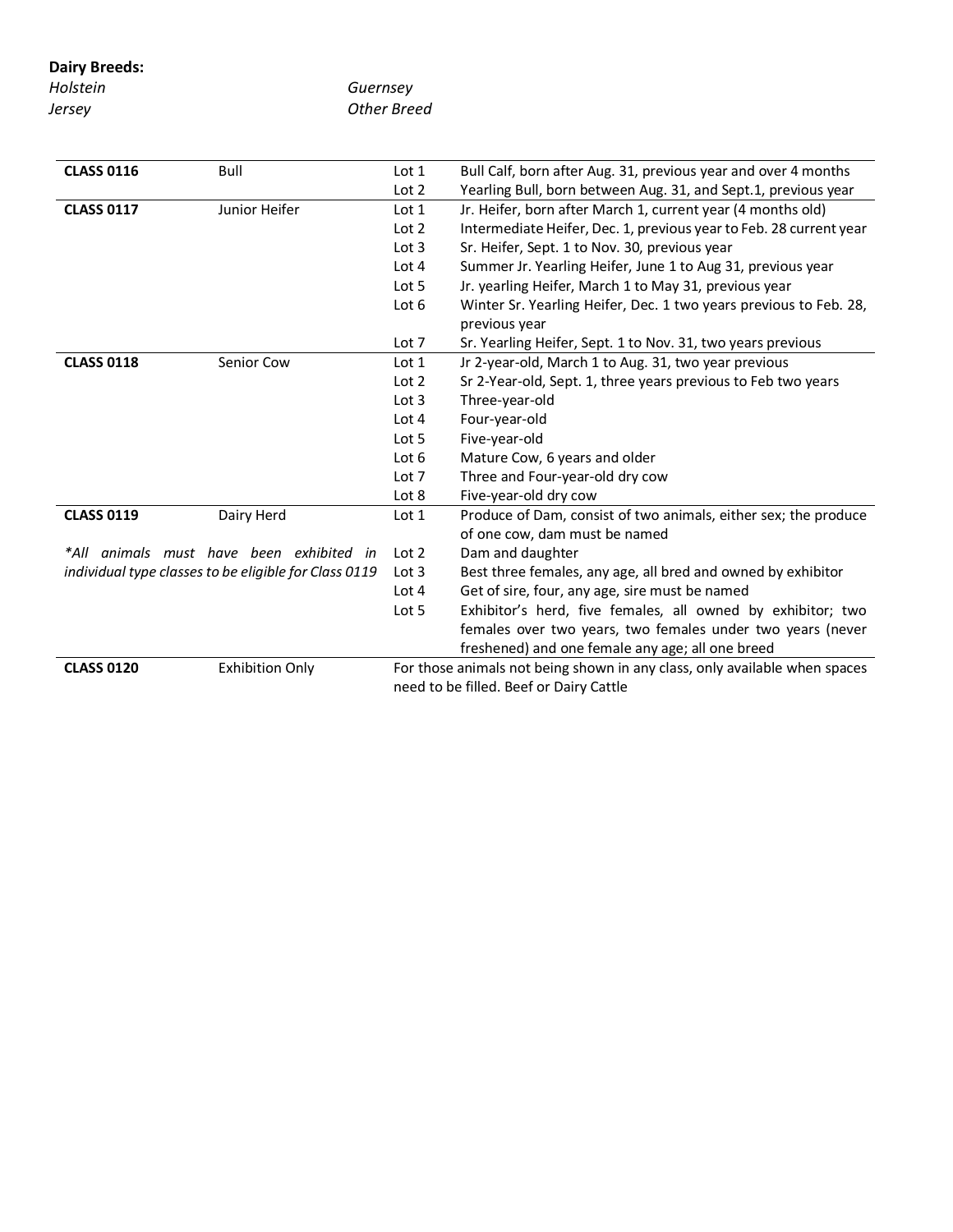

## Superintendent: McKenna Welch

**Dog**

*Phone: 360-552-5325 Email: mckennaiwelch@gmail.com*

#### **Dog Department Rules:**

- 1. All exhibitors must comply with the livestock rules and regulations and open class livestock rules as printed and approved by the Livestock Director of the Kitsap Fair and Stampede Association.
- 2. An entry fee of \$5.00 will be charged per dog.
- 3. Removal of any dog prior to dismissal time from display area will be seen as a final act and will result in immediate forfeiture of all premiums, points, and privileges by the Exhibitor. Unless approved by the Open Class Dog Superintendent and Livestock Coordinator for extenuating circumstances only. Contact the Barn Manager with any health concerns immediately.
- 4. During the Fair, each exhibitor will do a minimum of 1 hour of Barn Duty on 3 different days. Failure to do so may result in forfeiture of all premiums and points.
- 5. Class substitutes may be made if done prior to 9 a.m. the Monday of fair week. Superintendent must approve substitutes.
- 6. Dogs younger than 6 months are not allowed.
- 7. Exhibitors must present one of the following as proof of rabies vaccination: a certified rabies form from your veterinarian, or a written statement from your veterinarian on the clinic's letterhead. Vaccine must be administered at least 21 days prior to the start of Fair.
- 8. Proof of current vaccinations or titer, as approved by animal's veterinarian, must be presented at vet check. It is recommended that all dogs are administered the Bordetella vaccination within 14 days of exhibit.
- 9. All dogs are subject to Vet check by a fair approved veterinarian. Only dogs that appear healthy and free of external parasites will be allowed to enter. It is recommended that all dogs be tested and treated for internal parasites, 30 days or less, prior to Fair. It is also recommended that a flea treatment/prevention be available to your dog during Fair.
- 10. Vet check is Monday before fair from 5 pm to 7 pm.
- 11. A bitch in season must always wear doggy pants, including the show ring. She will be crated separately in an approved area and will only be at Fair during competition days. The Barn Manager must be notified before a bitch in season enters the barn.
- 12. Any dog that shows signs of aggression will be asked to leave the fairgrounds at the discretion of the Barn Manager and Livestock Director.
- 13. Peewee showing will be held on Saturday of the fair. This will include Showmanship, Obedience and \*Rally (\*if time allows). All Peewee's will participate in the Beginner Novice Obedience.
- 14. All youth exhibitors are the responsibility of their parent/guardian.
- 15. Exhibitors younger than 8 the dog must be double leashed with a parent coming and leaving the fair and while taking the dog out unless in the ring.
- 16. Dogs and exhibitors are to be checked into the barn by 8:30 a.m. Wednesday-Sunday of the Fair.
- 17. There will be a mandatory Dog Barn meeting at 9 a.m.
- 18. Exhibitors must take their dog(s) out of their cages to potty every 2 hours and record it.
- 19. Only the exhibitor is allowed to take the dog out of the cage.
- 20. Shows will be held each day. 4-H classes will begin at the opening of the fair, open classes will immediately follow.
	- a. Wednesday Showmanship
	- b. Thursday Obedience
	- c. Friday Rally Obedience
	- d. Saturday Agility Handling Test/Peewees
	- e. Sunday CGC/CGCA/TKN
- 21. Dogs must wear a flat buckle collar while in their cage without tags.
- 22. Dogs should have access to water while in their cage. Water bowls/buckets must be attached to the side of the cage. No feeding of dogs while in their cage or in the Dog Barn, this includes food, treats, or chews.
- 23. Dogs may have toys in cages except toys with squeakers.
- 24. No dogs shall be left in the barn overnight.
- 25. Exhibitors and their dogs are required to be in the barn until 9pm every night of the fair except Sunday.
- 26. Dogs are released on Sunday at 6 pm but are not allowed to leave barn until all equipment, decorations, cages, and personal belongings are cleaned up, as determined by the Barn Manager.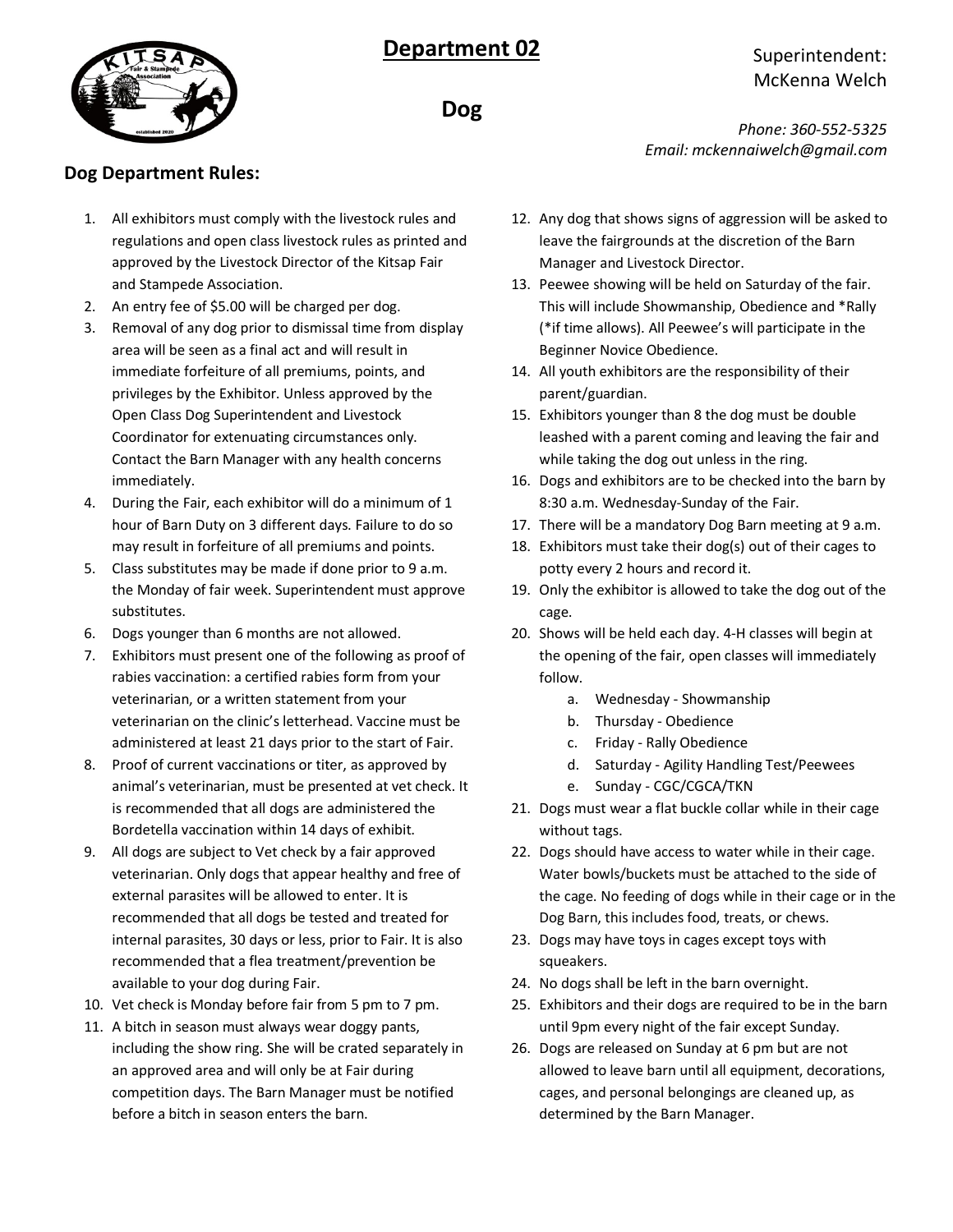#### **Premium awards:**

| $1^{st}$ : \$20.00                                               | $2^{nd}$ :<br>\$15.00                                               |                  | $3^{rd}$ : \$10.00                  | $4^{\text{th}}$ :<br>\$7.00                            |
|------------------------------------------------------------------|---------------------------------------------------------------------|------------------|-------------------------------------|--------------------------------------------------------|
|                                                                  |                                                                     |                  |                                     |                                                        |
| <b>CLASS 0201</b>                                                | Showmanship                                                         | Lot 1<br>Lot 2   | Under 8 years old; no premium award |                                                        |
| *The Danish system will be followed for ribbon placement: 100-85 |                                                                     |                  | Ages 8-10                           |                                                        |
| (Blue), 84-65 (Red), 64-0 (white).                               |                                                                     | Lot $3$          | Ages 11-13                          |                                                        |
|                                                                  | **All Participants will fit their animal entirely themselves.       | Lot 4            | Ages 14-18                          |                                                        |
|                                                                  |                                                                     | Lot 5            | Ages 19 and up; no premium award    |                                                        |
| <b>CLASS 0202</b>                                                | Obedience                                                           | Lot 1            | Pre-Novice                          |                                                        |
|                                                                  | For Sub Novice, Beginners Novice, Pre-Novice and Novice passing     | Lot <sub>2</sub> | Sub Novice                          |                                                        |
|                                                                  | scores for Blue and Red shall also be comprised of more than 50% of | Lot <sub>3</sub> | <b>Beginner Novice</b>              |                                                        |
| (Blue), 184.5-170 (Red), 169.5 (White).                          | the available points in each exercise. Ribbon placement: 200-185    | Lot $4$          | <b>Novice</b>                       |                                                        |
|                                                                  |                                                                     | Lot 5            | <b>Advanced Novice</b>              |                                                        |
|                                                                  |                                                                     | Lot $6$          | <b>Graduate Novice</b>              |                                                        |
|                                                                  |                                                                     | Lot 7            | Pre-Open                            |                                                        |
|                                                                  | For Advanced Novice and Above, ribbon placement: 200-170 (Blue),    | Lot 8            | Open                                |                                                        |
| 169.5-100 (Red), 99.5-0 (White).                                 |                                                                     | Lot <sub>9</sub> | <b>Graduate Novice</b>              |                                                        |
|                                                                  |                                                                     | Lot 10           | Pre-Utility                         |                                                        |
|                                                                  |                                                                     | Lot $11$         | Utility                             |                                                        |
|                                                                  |                                                                     | Lot $12$         | Versatility                         |                                                        |
|                                                                  |                                                                     | Lot $13$         | seven years old or handicapped)     | Veterans/Modified (Veterans are dogs that are at least |

\**Refer to the most current version of the Washington State 4-H Dog Program Policies[, https://s3.wp.wsu.edu/uploads/sites/2050/2016/07/WA-](https://s3.wp.wsu.edu/uploads/sites/2050/2016/07/WA-State-4-H-Program-Policies-2016.pdf)[State-4-H-Program-Policies-2016.pdf](https://s3.wp.wsu.edu/uploads/sites/2050/2016/07/WA-State-4-H-Program-Policies-2016.pdf)*

| <b>CLASS 0203</b> | <b>Agility Handling Prep</b>   | Lot 1   | 10" or under at the withers |
|-------------------|--------------------------------|---------|-----------------------------|
| <b>CLASS 0204</b> | <b>Agility Handling Skills</b> | Lot 2   | 14" or under at the withers |
| <b>CLASS 0205</b> | <b>Agility Handling Pro</b>    | Lot $3$ | 18" or under at the withers |
|                   |                                | Lot 4   | 22" or under at the withers |
|                   |                                | Lot $5$ | Over 22" at the withers     |
| $\frac{1}{2}$     |                                |         |                             |

*\*No dog with a physical or mental condition that would impair the dog's performance may participate. Some examples of these include (but are not limited to) hip dysplasia, disc problems, severely slipped stifles, shoulder problems, overweight or advancing age. All exhibitors are strongly encouraged to consult their veterinarian before beginning agility training.*

|                                         | **Dogs must be 18 months at the start of fair to participate in agility. |         |                                                                                                                                                         |
|-----------------------------------------|--------------------------------------------------------------------------|---------|---------------------------------------------------------------------------------------------------------------------------------------------------------|
| <b>CLASS 0206</b>                       | <b>Rally Novice</b>                                                      | Lot 1   | Ages 8-10                                                                                                                                               |
| <b>CLASS 0207</b>                       | Rally Intermediate                                                       | Lot 2   | Ages 11-13                                                                                                                                              |
| <b>CLASS 0208</b>                       | Rally Advanced                                                           | Lot $3$ | Ages 14-18                                                                                                                                              |
| <b>CLASS 0209</b>                       | <b>Rally Excellent</b>                                                   | Lot $4$ | Ages 19 and up                                                                                                                                          |
| <b>CLASS 0210</b>                       | <b>Rally Masters</b>                                                     |         |                                                                                                                                                         |
| *Rally-O will follow the AKC Guidelines |                                                                          |         |                                                                                                                                                         |
| <b>CLASS 0211</b>                       | AKC S.T.A.R. Puppy Test                                                  | Lot 1   | For Title, no premium awards                                                                                                                            |
| <b>CLASS 0212</b>                       | AKC Canine Good Citizen Test                                             | Lot 2   | Exhibition Only, no premium awards                                                                                                                      |
| <b>CLASS 0213</b>                       | Advanced Canine Good Citizen Test                                        |         |                                                                                                                                                         |
| <b>CLASS 0214</b>                       | Urban Canine Good Citizen Test                                           |         |                                                                                                                                                         |
| <b>CLASS 0215</b>                       | <b>Trick Dog Novice</b>                                                  |         |                                                                                                                                                         |
| <b>CLASS 0216</b>                       | <b>Trick Dog Intermediate</b>                                            |         |                                                                                                                                                         |
| <b>CLASS 0217</b>                       | <b>Trick Dog Advanced</b>                                                |         |                                                                                                                                                         |
|                                         |                                                                          |         | *If the dog is AKC registered the exhibitor will be able to send in the form to get the titles added to the dog's name. There is an additional fee paid |

*to AKC for the title to be added to the dog's name.* 

**CLASS 0218** Exhibition Only **Exhibition Change For those animals not being shown in any class, only available** when spaces need to be filled.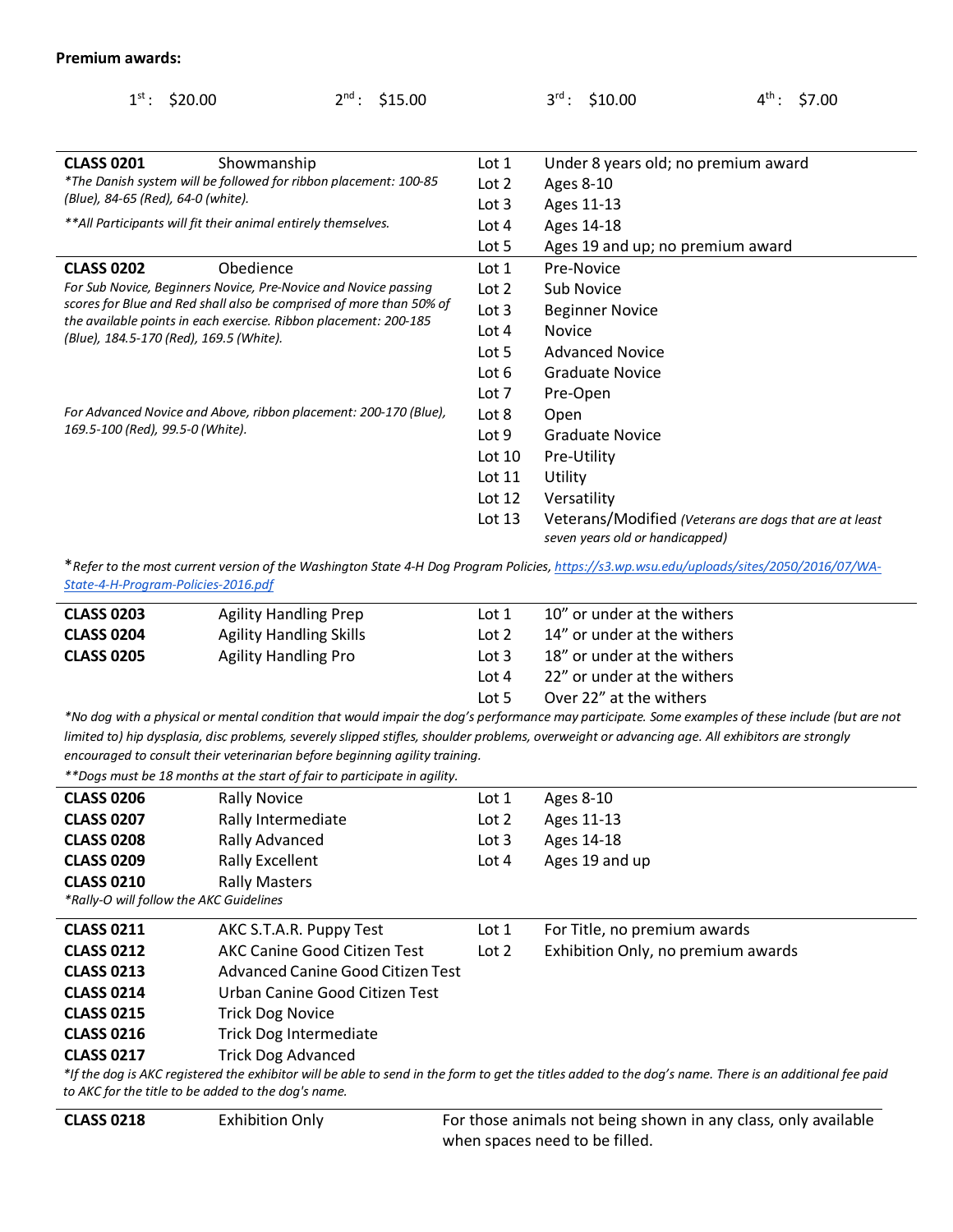

*Phone: 360-434-1810 Email:* lorenorma@msn.com

- 9. Only those animals entered and shown in the Open Class division will be allowed in the Open Class area.
- 10. There will be a pre-show milk-out after 6:00 p.m.
- 11. Goats can only be shown in one division, except market placement and showmanship class.
- 12. No horned animals except on meat goats and horns must be caped. Exhibitors must have superintendent's approval.
- 13. There will be no tack or milking areas in barn unless space is available. All exhibitors will share these spaces.
- 14. Pack goats will cover multi-level obstacle course.
- 15. Cart goats will be expected to compete in harness.
- 16. Every exhibitor is responsible for providing education material for the general public.
- 17. Any harsh handling will not be tolerated and will be grounds for dismissal at the discretion of the Open Class Superintendent and Livestock Coordinator.



# **Goat**

#### **Goat Department Rules:**

- 1. All exhibitors must comply with the Livestock Rules and Regulations and Open Class Livestock Rules as printed and approved by the Livestock Director of the Kitsap Fair and Stampede Association.
- 2. Removal of any exhibit prior to dismissal time from display area will be seen as a final act and will result in immediate forfeiture of all premiums, points, and privileges by the Exhibitor. Further, Exhibitor may be suspended from future exhibiting at the Fair.
- 3. Herdsmanship is required. Please review Herdsmanship requirements listed with Open Class Livestock Rules and Regulations.
- 4. An entry fee of \$10.00 will be charged for each animal entered in this department.
- **5. All goats must have scrapie tags or premise ID to comply with National Scrapie Eradication Program and WAC 16-89-022.**
- 6. ADGA, NPGA, and IBGA rules shall govern.
- 7. Only two (2) entries may be entered in each lot per exhibitor. The farm or family must be the registered owner of the animal being shown.
- 8. Superintendent may accept or limit entries as space permits to make an equally balanced show by breed.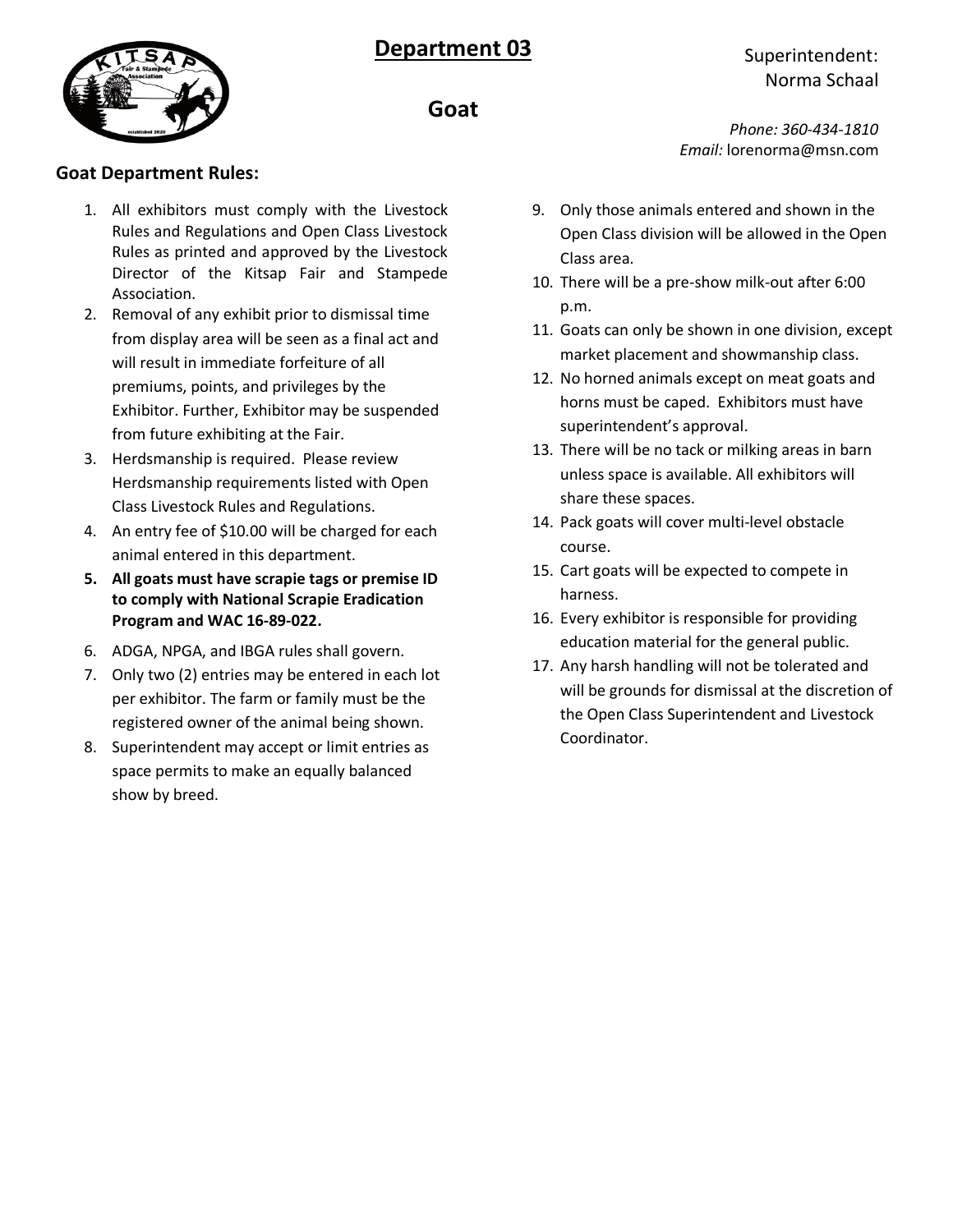| <b>Premium awards:</b> |                                |                  |                                                                                 |                                                        |
|------------------------|--------------------------------|------------------|---------------------------------------------------------------------------------|--------------------------------------------------------|
| $1^{st}$ : \$25.00     | $2^{\text{nd}}$ :              | \$20.00          | $3^{rd}$ : \$15.00                                                              | $4^{\text{th}}$ :<br>\$10.00                           |
| <b>Breeds:</b>         |                                |                  |                                                                                 |                                                        |
| Alpines                | <b>Oberhasli</b>               |                  | Grade                                                                           |                                                        |
| LaManchas              | Saanen                         |                  | Nigerian                                                                        |                                                        |
| <b>Nubians</b>         |                                | Toggenburg       | <b>Other Breeds</b>                                                             |                                                        |
|                        |                                |                  |                                                                                 |                                                        |
| <b>CLASS 0301</b>      | Dairy Division                 | Lot 1            | Doelings, Born May 1 - Show Date                                                |                                                        |
|                        |                                | Lot 2            | Doelings, Born Apr. 1 - Apr. 30                                                 |                                                        |
|                        |                                | Lot 3            | Doelings, Born Mar. 1 - Mar. 30                                                 |                                                        |
|                        |                                | Lot 4            | Doelings, Born Feb. 1 - Feb. 28                                                 |                                                        |
|                        |                                | Lot 5            | Doelings, under 1 year, born before Feb. 1                                      |                                                        |
|                        |                                | Lot 6            | Dry yearlings, under 2, never in milk                                           |                                                        |
|                        |                                | Lot 7            | Doe, 1 year and under 2, in milk                                                |                                                        |
|                        |                                | Lot 8            | Doe, 2 years and under 3, in milk                                               |                                                        |
|                        |                                | Lot 9            | Doe, 3 years and under 4, in milk                                               |                                                        |
|                        |                                | Lot 10           | Doe, 4 years and under 5, in milk                                               |                                                        |
|                        |                                | Lot 11           | Does, 5 years and over in milk                                                  |                                                        |
|                        |                                | Lot 12           |                                                                                 | Produce of dam; 2 does, same dam (dam must be present) |
|                        |                                | Lot 13           | Get of sire; 3 does 2 in milk, same sire                                        |                                                        |
|                        |                                | Lot 14           | Dam and daughter, dam to be named                                               |                                                        |
|                        |                                | Lot 15           | Best 3 females, any age. Only 1 entry per exhibitor                             |                                                        |
|                        |                                | Lot 16           | <b>Best Udder</b>                                                               |                                                        |
| <b>CLASS 0302</b>      | <b>Pygmy Division</b>          | Lot 1<br>Lot 2   | Doe, under 1 year                                                               |                                                        |
|                        |                                | Lot 3            | Doe, 1 year and under 2<br>Doe, 2 years and under 3                             |                                                        |
|                        |                                | Lot 4            | Doe, 3 years and under 4                                                        |                                                        |
|                        |                                | Lot 5            | Doe, 4 years and over                                                           |                                                        |
|                        |                                | Lot 6            | Wether, under 1 year                                                            |                                                        |
|                        |                                | Lot 7            | Wether, 1 year and under 3 years                                                |                                                        |
|                        |                                | Lot 8            | Wether, 3 years and older                                                       |                                                        |
|                        |                                | Lot 9            | Produce of Dam                                                                  |                                                        |
|                        |                                | Lot 10           | Best three goats                                                                |                                                        |
| <b>CLASS 0303</b>      | <b>Meat Division</b>           | Lot 1            | Doeling, under 3 months                                                         |                                                        |
|                        |                                | Lot <sub>2</sub> | Doeling, 3 to under 6 months                                                    |                                                        |
|                        |                                | Lot 3            | Doeling, 6 to under 9 months                                                    |                                                        |
|                        |                                | Lot 4            | Doeling, 9 to under 12 months                                                   |                                                        |
|                        |                                | Lot 5            | Doe, 1 year and under 2 years                                                   |                                                        |
|                        |                                | Lot 6            | Doe, 2 years and under 3 years                                                  |                                                        |
|                        |                                | Lot 7            | Doe, 3 years and under 4 years                                                  |                                                        |
|                        |                                | Lot 8            | Doe, 4 years and over                                                           |                                                        |
|                        |                                | Lot 9            | Wether, under 3 months                                                          |                                                        |
|                        |                                | Lot 10<br>Lot 11 | Wether, 3 to under 6 months                                                     |                                                        |
| <b>CLASS 0304</b>      | <b>Utility Division</b>        |                  | Wether, 6 to under 12 months<br>Novice Pack Goat, 0 - 6 months                  |                                                        |
|                        |                                | Lot 1<br>Lot 2   | Novice Pack Goat, 6 months - 1 year                                             |                                                        |
|                        |                                | Lot 3            | Advance Pack Goat, 1 year and over                                              |                                                        |
|                        |                                | Lot 4            | Goat in Harness (must drive and pull cart freely).                              |                                                        |
| <b>CLASS 0305</b>      | Showmanship                    | Lot 1            | Youth Age 8-10                                                                  |                                                        |
|                        |                                | Lot 2            | Youth Age 11-13                                                                 |                                                        |
|                        |                                | Lot 3            | Youth Age 14-18                                                                 |                                                        |
|                        |                                | Lot 4            | Adult (non-Premium Class)                                                       |                                                        |
| <b>CLASS 0306</b>      | Market Goat                    | Lot 1            | Youth Age 8-10                                                                  |                                                        |
|                        |                                | Lot 2            | Youth Age 11-13                                                                 |                                                        |
|                        |                                | Lot 3            | Youth Age 14-18                                                                 |                                                        |
|                        |                                | Lot 4            | Adult (Non-Premium Class)                                                       |                                                        |
| <b>CLASS 1303</b>      | <b>Auction Placement Class</b> | Lot 1            | KCJLA participants only, no premium awards allotted                             |                                                        |
| <b>CLASS 0307</b>      | <b>Exhibition Only</b>         |                  | For those animals not being shown in any class, only available when spaces need |                                                        |
|                        |                                | to be filled.    |                                                                                 |                                                        |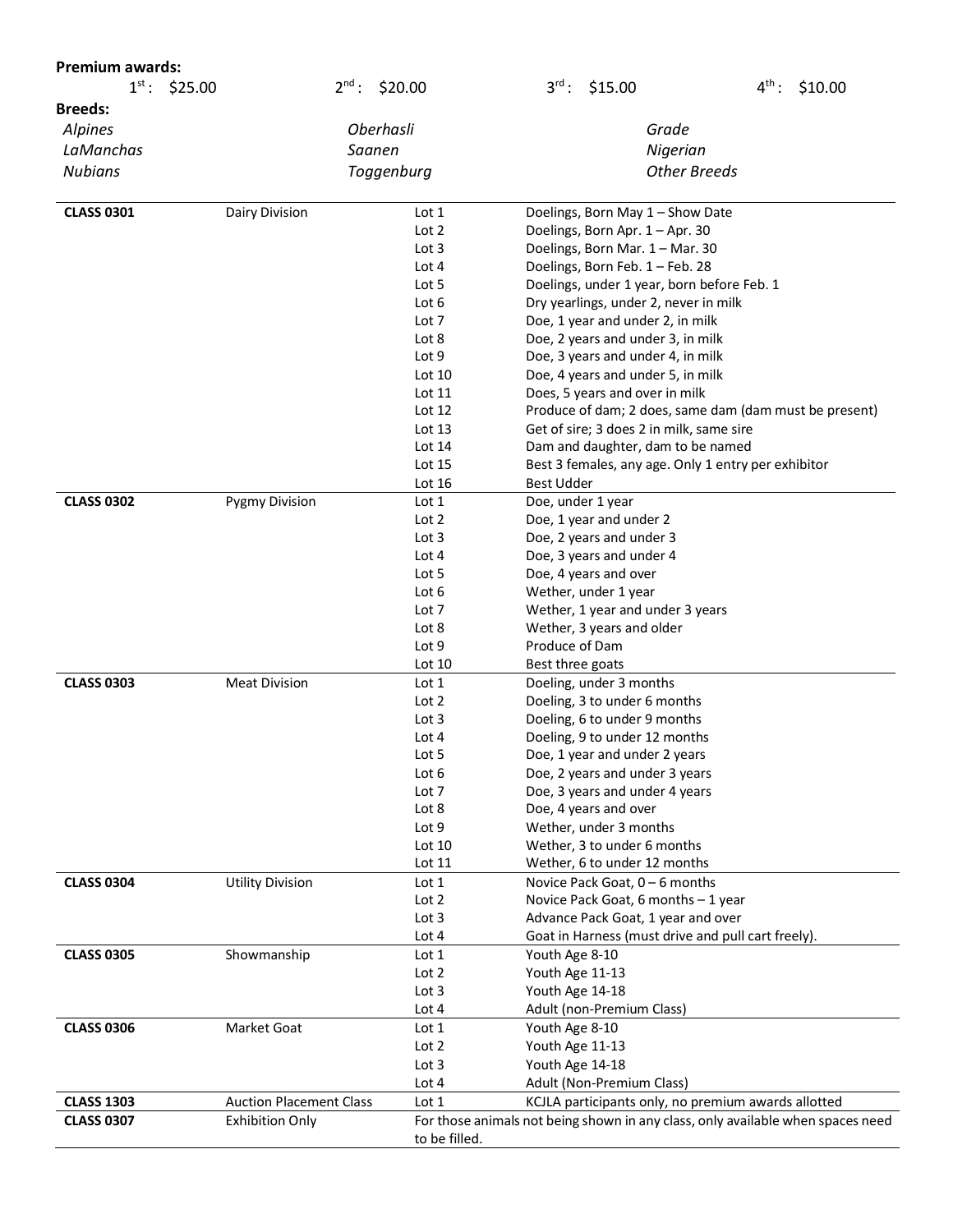



### Superintendent: Kris Lynch

**Horse**

*Phone:* 253-549-6263 *Email:* tirnanogbmf@gmail.com

#### **Horse Department Rules:**

- 1. All exhibitors must comply with the livestock rules and regulations and open class livestock rules as printed and approved by the Livestock Director of the Kitsap Fair and Stampede Association.
- 2. Removal of any exhibit prior to dismissal time from display area will be seen as a final act and will result in immediate forfeiture of all premiums, points, and privileges by the Exhibitor. Further, Exhibitor may be suspended from future exhibiting at the Fair.
- 3. Herdsmanship is required. Please review Herdsmanship requirements listed with Open Class Livestock Rules.
- 4. All exhibitors will be required to participate in Barn duty (sign up schedule to be provided and posted).
- 5. An entry fee of \$10.00 will be charged for each animal entered in this department.
- 6. Any horse that is unmanageable or creates a disturbance will be asked to leave the grounds, at the discretion of the Open Horse superintendent and Livestock Coordinator.
- 7. All horses must fit in the stalls provided. No stall modifications are allowed.
- 8. All exhibitors 18 and under must wear approved safety helmets.
- 9. All exhibitors must wear closed toe shoes and appropriate clothing while handling or tending to horses, including exhibiting, cleaning, washing, watering, feeding, barn duty, etc. No crop tops, spaghetti straps, or shorts are permitted.
- 10. All exhibitors must be aware of the public and request they maintain a safe distance from all animals when outside of their stall/cage. If necessary, barriers can be put in place, please request this with Barn Manager and Livestock Coordinator.
- 11. All Exhibitors must attend a mandatory barn meeting on Tuesday of fair week (location and time will be provided at vet check).
- 12. Only animals stalled in the horse barns may be shown.
- 13. Stalls must be cleaned and checked by Barn Manager prior to leaving after 6pm Sunday.
- 14. All exhibits must have an educational poster on their stall, and stall decorations.
- 15. This is an open class horse show, no age division. Classes may be changed depending on entries.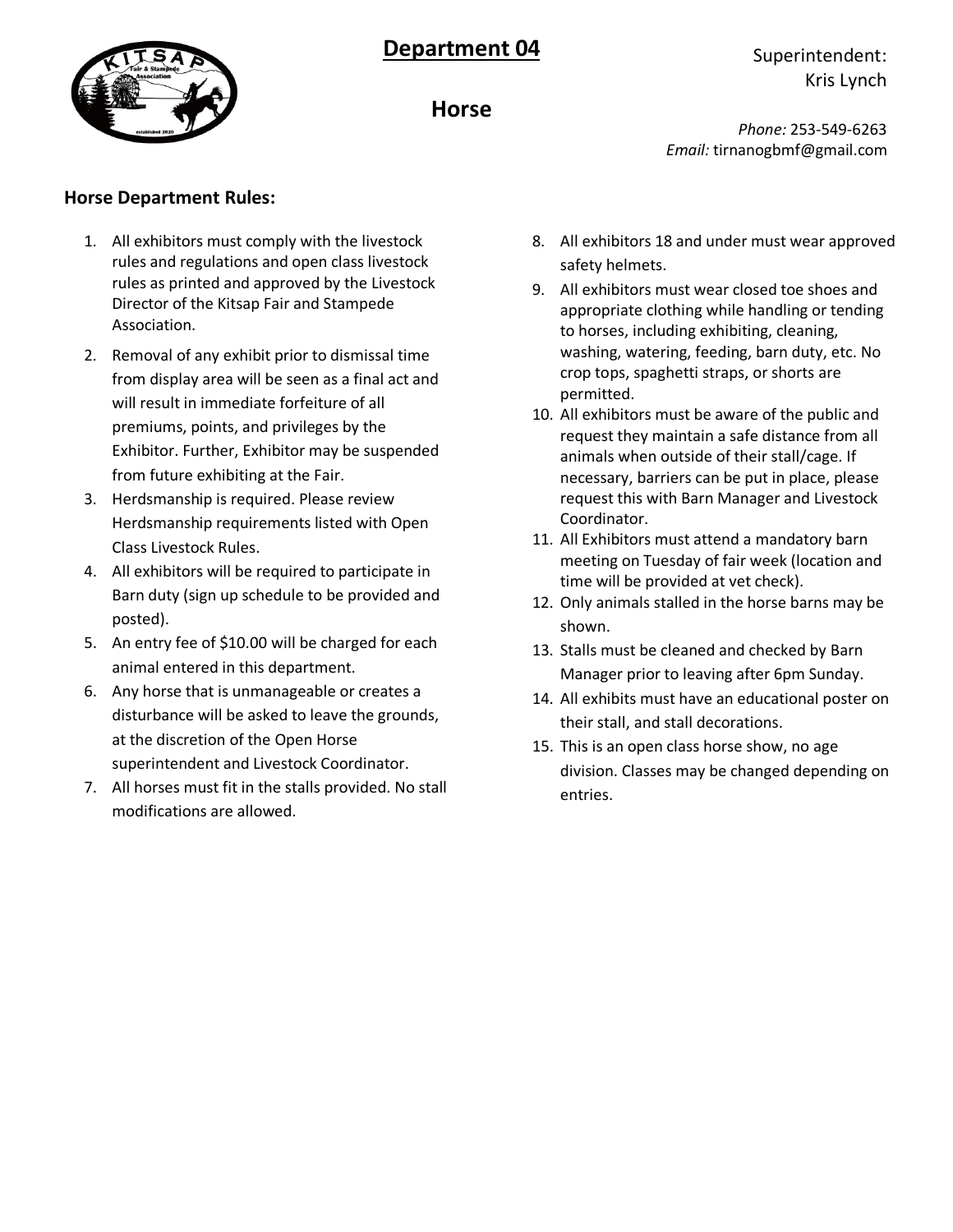| <b>Premium awards:</b> |                        |            |         |                  |                                                                 |                   |        |
|------------------------|------------------------|------------|---------|------------------|-----------------------------------------------------------------|-------------------|--------|
|                        | $1^{st}$ : \$20.00     | $2^{nd}$ : | \$15.00 |                  | $3^{\text{rd}}$ :<br>\$10.00                                    | $4^{\text{th}}$ : | \$7.00 |
|                        |                        |            |         |                  |                                                                 |                   |        |
| <b>CLASS 0401</b>      | Showmanship            |            |         | Lot $1$          | Youth Age 8-10                                                  |                   |        |
|                        |                        |            |         | Lot 2            | Youth Age 11-13                                                 |                   |        |
|                        |                        |            |         | Lot <sub>3</sub> | Youth Age 14-18                                                 |                   |        |
|                        |                        |            |         | Lot $4$          | Adult (non-Premium Class)                                       |                   |        |
| <b>CLASS 0402</b>      | Western                |            |         | Lot $1$          | <b>Western Pleasure</b>                                         |                   |        |
|                        |                        |            |         | Lot $2$          | <b>Stockseat Equitation</b>                                     |                   |        |
|                        |                        |            |         | Lot $3$          | <b>Bareback Equitation</b>                                      |                   |        |
| <b>CLASS 0403</b>      | English                |            |         | Lot $1$          | <b>English Pleasure</b>                                         |                   |        |
|                        |                        |            |         | Lot $2$          | <b>Hunt Seat Equitation</b>                                     |                   |        |
| <b>CLASS 0404</b>      | Trail                  |            |         | Lot $1$          | <b>Trail Advanced</b>                                           |                   |        |
|                        |                        |            |         | Lot <sub>2</sub> | <b>Trail Novice</b>                                             |                   |        |
|                        |                        |            |         | Lot $3$          | Trail In-Hand                                                   |                   |        |
| <b>CLASS 0405</b>      | Games                  |            |         | Lot $1$          | <b>Barrels</b>                                                  |                   |        |
|                        |                        |            |         | Lot <sub>2</sub> | Poles                                                           |                   |        |
|                        |                        |            |         | Lot $3$          | Key-Hole Race                                                   |                   |        |
|                        |                        |            |         | Lot 4            | Idaho Stake                                                     |                   |        |
|                        |                        |            |         | Lot 5            | <b>Individual Flags</b>                                         |                   |        |
|                        |                        |            |         | Lot $6$          | Rodeo Flags                                                     |                   |        |
| <b>CLASS 0406</b>      | Costume                |            |         | Lot $1$          | <i>*No Premium Awards</i>                                       |                   |        |
| <b>CLASS 0407</b>      | <b>Exhibition Only</b> |            |         |                  | *For those animals not being shown in any class, only available |                   |        |
|                        |                        |            |         |                  | when spaces need to be filled.                                  |                   |        |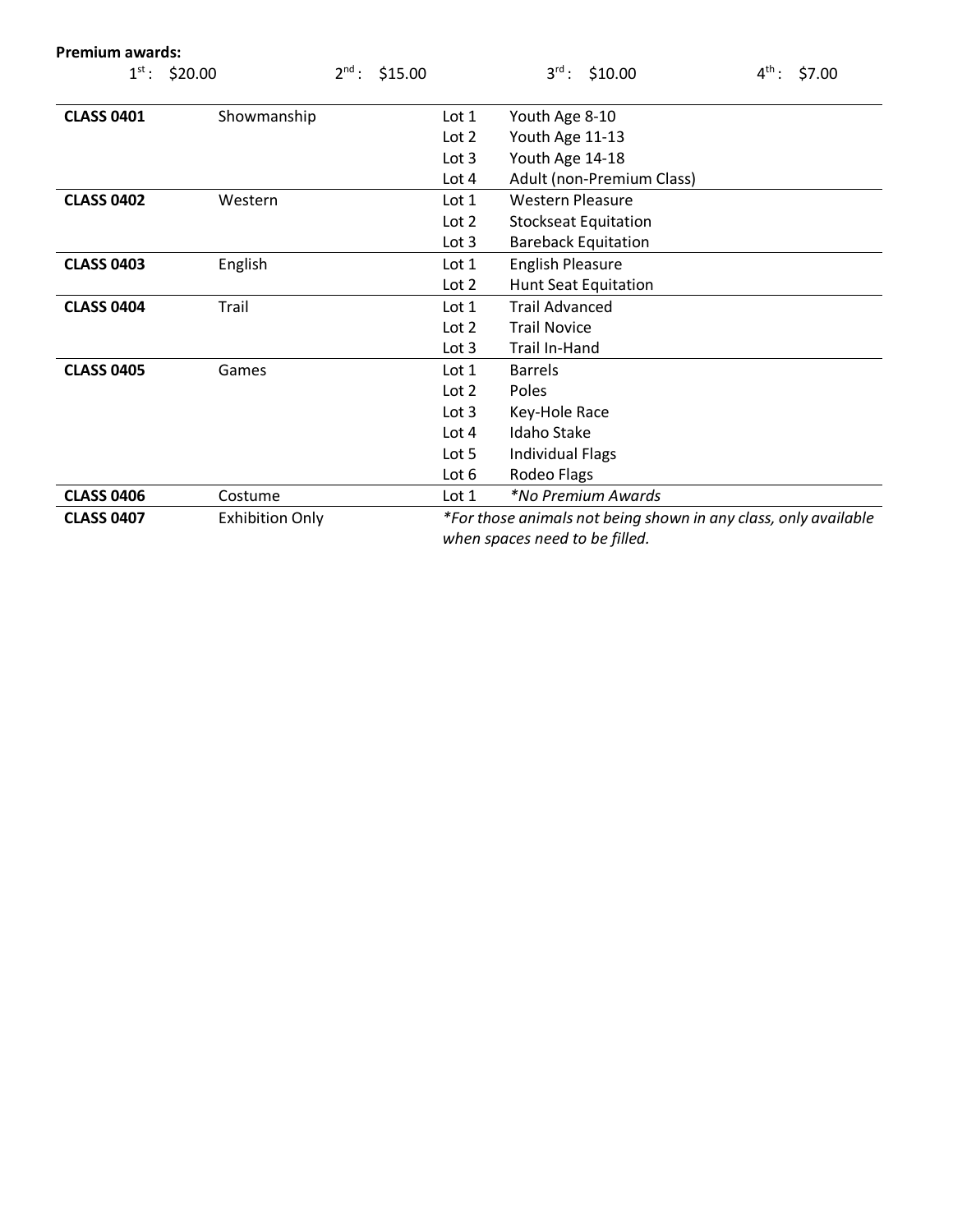

## Superintendent: Joseph Bromm

**Llama**

*Phone:* 360-876-2749 *Email:* josephb48@hotmail.com

#### **Llama Department Rules:**

- 1. All exhibitors must comply with the Livestock Rules and Regulations and Open Class Livestock Rules as printed and approved by the Livestock Director of the Kitsap Fair and Stampede Association.
- 2. Removal of any exhibit prior to dismissal time from display area will be seen as a final act and will result in immediate forfeiture of all premiums, points, and privileges by the Exhibitor. Further, Exhibitor may be suspended from future exhibiting at the Fair.
- 3. Herdsmanship is required. Please review Herdsmanship requirements listed with Livestock Rules and Regulations.
- 4. An entry fee of \$5.00 will be charged for each animal entered in this department.
- 5. Llama shows will be held on Saturday and Sunday of fair week.
- 6. All llamas will be subject to a vet check.
- 7. Any llama that is unmanageable or creates a disturbance will be asked to leave the grounds

| $1^{\text{st}}$ : | \$10.00                | $2^{nd}$ : \$7.50 | $3^{rd}$ : \$5.00                                                                                 | $4^{\text{th}}$ :<br>\$2.50 |
|-------------------|------------------------|-------------------|---------------------------------------------------------------------------------------------------|-----------------------------|
| <b>CLASS 0501</b> | <b>Obstacle Course</b> | Lot 1             | Adult (18 & over)                                                                                 |                             |
|                   |                        | Lot $2$           | Llama & Youth $(15 - 17$ years)                                                                   |                             |
|                   |                        | Lot $3$           | Llama & Youth $(12 - 14$ years)                                                                   |                             |
|                   |                        | Lot 4             | Youth (11 years and under)                                                                        |                             |
| <b>CLASS 0502</b> | Showmanship            | Lot 1             | Adult (18 & over)                                                                                 |                             |
|                   |                        | Lot $2$           | Llama & Youth $(15 - 17$ years)                                                                   |                             |
|                   |                        | Lot $3$           | Llama & Youth $(12 - 14$ years)                                                                   |                             |
|                   |                        | Lot $4$           | Youth (11 years and under)                                                                        |                             |
| <b>CLASS 0503</b> | Games                  | Lot 1             | All                                                                                               |                             |
| <b>CLASS 0504</b> | <b>Exhibition Only</b> |                   | *For those animals not being shown in any class, only available<br>when spaces need to be filled. |                             |

#### **Premium awards:**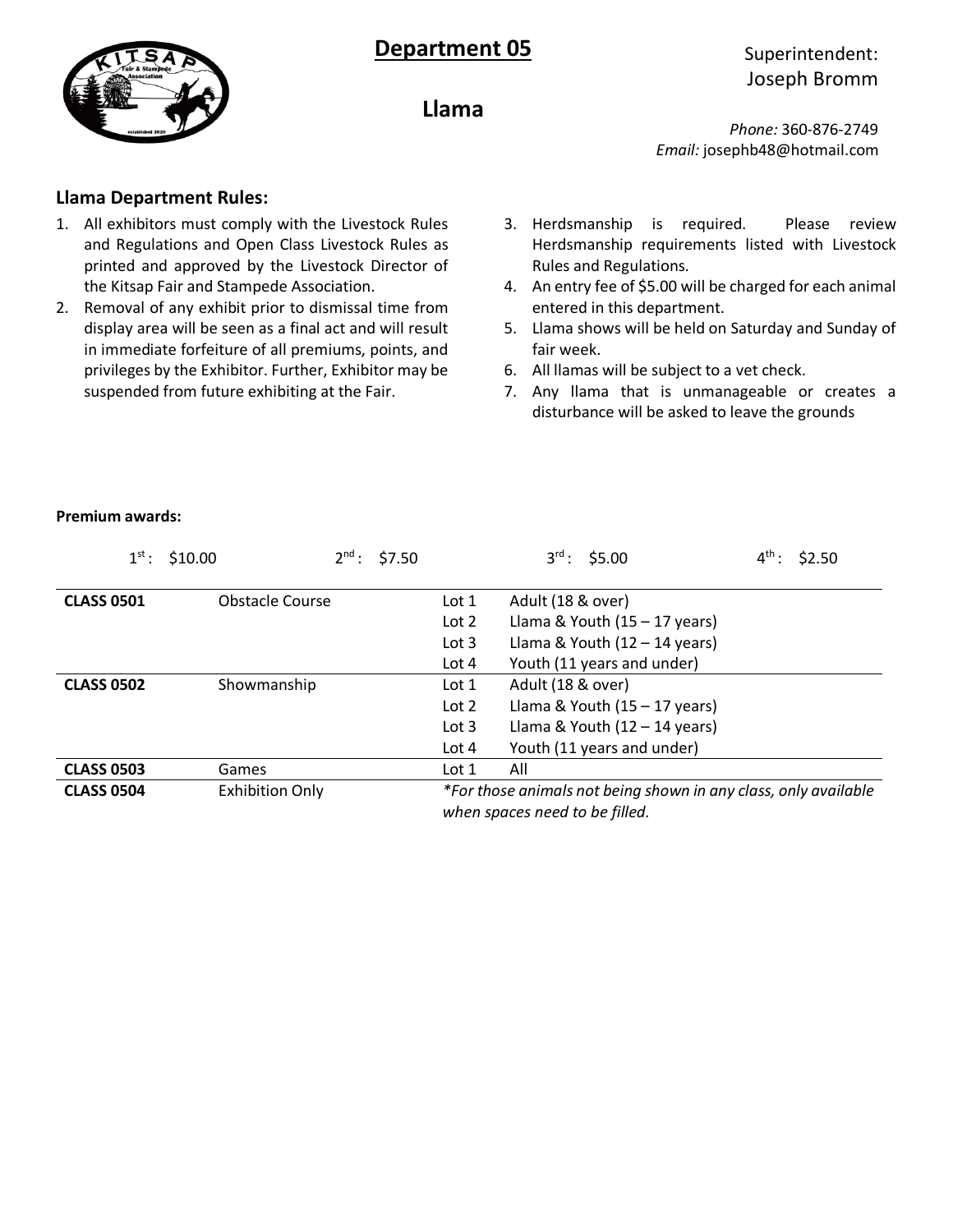

### Superintendent: Mescha Manietta

# **Miniature Horse**

*Phone: 360-440-6576 Email: memanietta@gmail.com*

### **Miniature Horse Department Rules:**

- 1. All exhibitors must comply with the Livestock Rules and Regulations and Open Class Livestock Rules as printed and approved by the Livestock Director of the Kitsap Fair and Stampede Association.
- 2. Removal of any exhibit prior to dismissal time from display area will be seen as a final act and will result in immediate forfeiture of all premiums, points, and privileges by the Exhibitor. Further, Exhibitor may be suspended from future exhibiting at the Fair.
- 3. Herdsmanship is required. Please review Herdsmanship requirements listed with Open Class Livestock Rules.
- 4. An entry fee of \$10.00 will be charged for each animal entered in this department.
- 5. Stall(s) request must be to the Superintendent by August 10.
- 6. All Miniature Horses will be subject to a vet check.
- 7. No horse over 38" will be shown.
- 8. Any horse that is unmanageable or creates a disturbance will be asked to leave the fairgrounds.
- 9. Check in will be Tuesday of Fair week starting at 10:00am.
- 10. Miniature Horse shows will be held Wednesday thru Sunday.
	- a. Wednesday 10 am
	- b. Thursday 6 pm
	- c. Friday 6 pm
	- d. Saturday 10 am
	- e. Sunday 11 am
- 11. Birthday for 10 years of age is as of January 31st of the Fair Year.
- 12. Tiny Tots class age under 5 years old must have an adult present when showing in the ring.
- 13. Amateur 1 year or less experience showing any type of horse.
- 14. Intermediate 1 to 2 years' experience showing any type of horse.
- 15. Advanced 3 years and up experience showing any type of horse.
- 16. The show manger may combine classes with less than two horses.
- 17. If only one horse in class, the horse will be judged but, may or may not receive a blue ribbon or Championship rosette.
- 18. AMHA Jump rules posted will be followed on faults and scoring. 10 and under one extra refusal will be allowed. Hunter jumpers will follow the hunter rules posted.
- 19. All entries for Halter and Showmanship must be in by 7:00pm Tuesday of fair.
- 20. If you are not ready to show for your class on final call you will be scratched from that class.
- 21. Handlers may not touch the horse at any time during any halter, showmanship, trail or jumping classes.
- 22. There is to be no coaching of contestants during staging prior to class or during any class. If found coaching the contestant will be disqualified. Tiny Tots are exempt.
- 23. No changes to additions to any show class 15 minutes prior show time. 15-minute rule applies to scratches from class(s).
- 24. See Superintendent for complete show rules and awards.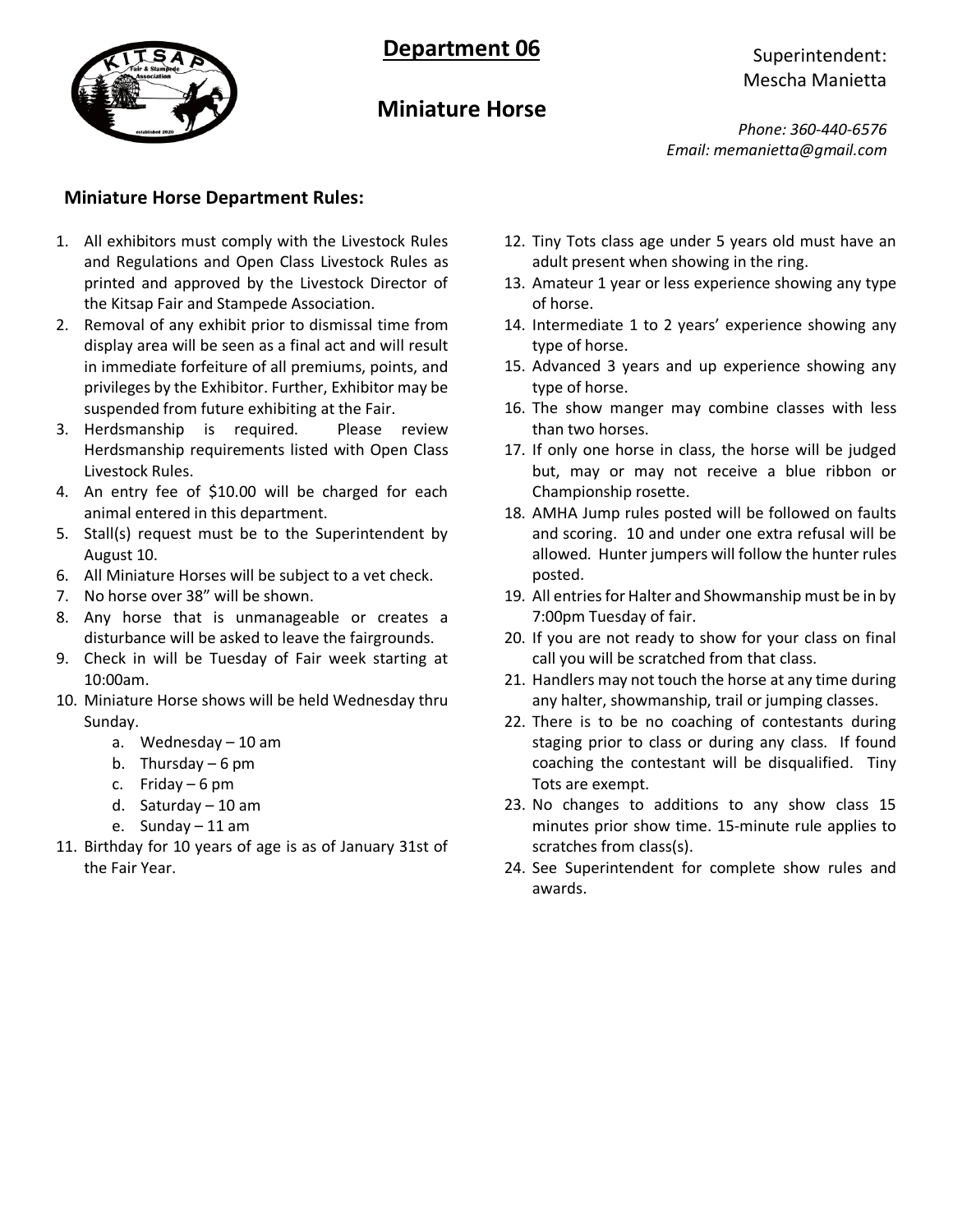| <b>Premium awards:</b>                     |                         |           |                                                       |                   |
|--------------------------------------------|-------------------------|-----------|-------------------------------------------------------|-------------------|
| $1^{\text{st}}$ :<br>\$20.00<br>$2^{nd}$ : |                         | \$15.00   | $3^{\text{rd}}$ :<br>\$10.00                          | $4^{th}$ : \$5.00 |
|                                            |                         |           |                                                       |                   |
| <b>CLASS 0601</b>                          | Showmanship             | Lot 1     | <b>Tiny Tots</b>                                      |                   |
| <b>CLASS 0602</b>                          | Jumping                 | Lot 2     | <b>Buddies</b>                                        |                   |
| <b>CLASS 0603</b>                          | Trail                   | Lot $3$   | 10 and under Amateur                                  |                   |
| <b>CLASS 0604</b>                          | Open Halter             | Lot $4$   | 10 and under Intermediate                             |                   |
| <b>CLASS 0605</b>                          | Open Halter Mare        | Lot $5$   | 11 to 13 Amateur                                      |                   |
| <b>CLASS 0606</b>                          | Open Halter Gelding     | Lot 6     | 11 to 13 Intermediate                                 |                   |
| <b>CLASS 0607</b>                          | Open Stallion           | Lot 7     | 11 to 13 Advanced                                     |                   |
| <b>CLASS 0608</b>                          | Open Mare               | Lot 8     | 14 to 17 Amateur                                      |                   |
| <b>CLASS 0609</b>                          | Open Halter Multi-Color | Lot 9     | 14 to 17 Intermediate                                 |                   |
| <b>CLASS 0610</b>                          | Open Halter Color       | Lot $101$ | 14 to 17 Advanced                                     |                   |
| <b>CLASS 0611</b>                          | Costume                 | Lot 11    | 18 and over Amateur                                   |                   |
| <b>CLASS 0612</b>                          | Liberty                 | Lot $12$  | 18 and over Intermediate                              |                   |
| <b>CLASS 0613</b>                          | Cart                    | Lot $13$  | 18 and over Advanced                                  |                   |
| <b>CLASS 0614</b>                          | Games                   |           |                                                       |                   |
| <b>CLASS 0615</b>                          | <b>Exhibition Only</b>  |           | *For those animals not being shown in any class, only |                   |
|                                            |                         |           | available when spaces need to be filled.              |                   |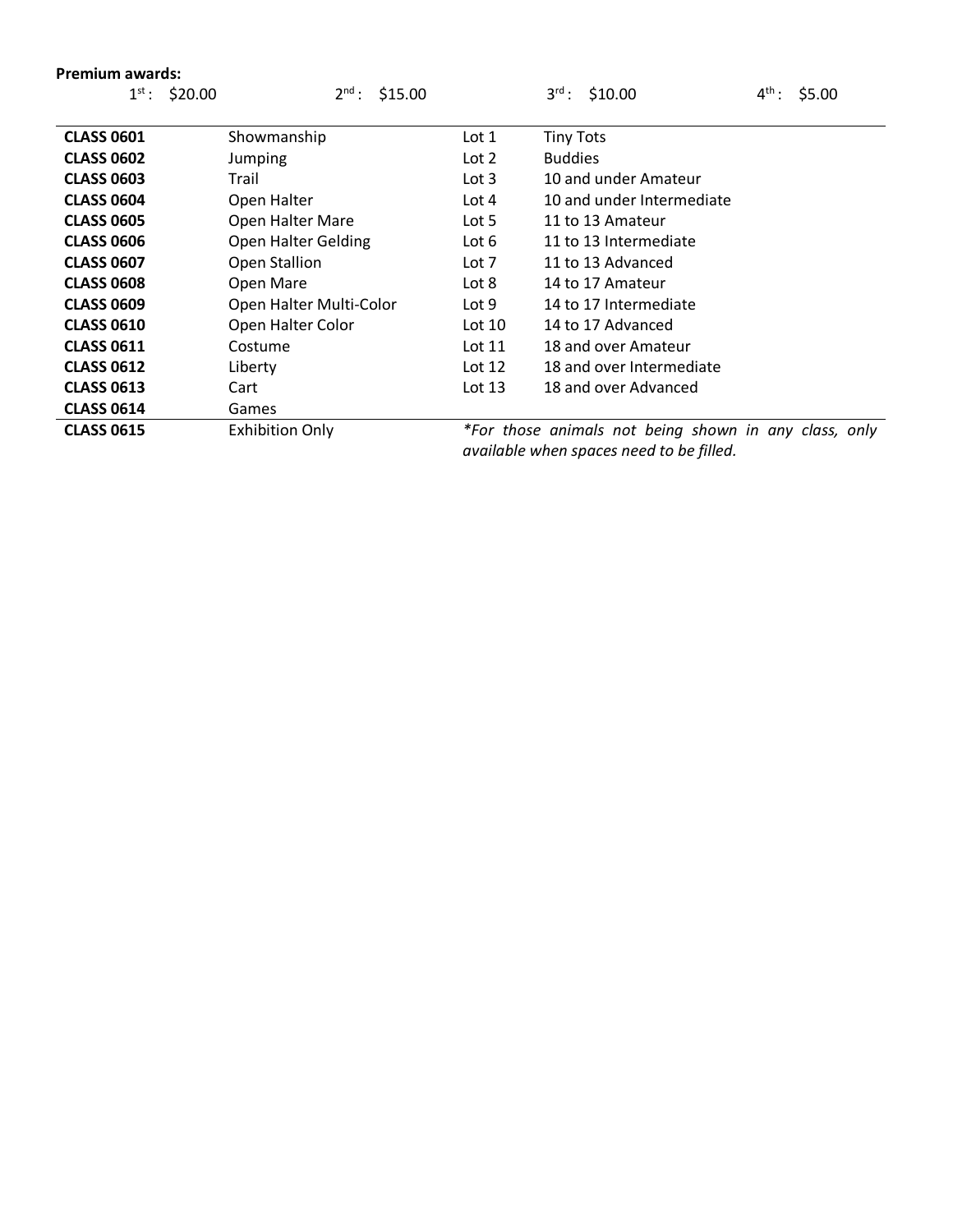

## Superintendent: Rebecca Graunke

**Poultry**

*Phone: 360-265-0203 Email: [rebeccagraunke@gmail.com](mailto:rebeccagraunke@gmail.com)*

### **Poultry Department Rules:**

- 1. All exhibitors must comply with the livestock rules and regulations and open class livestock rules as printed and approved by the Livestock Director of the Kitsap Fair and Stampede Association.
- 2. Entries close on July 15 or earlier if cage limits are filled.
- 3. Entries will be accepted based on first come, first served.
- 4. Band Number, Division Number, Lot Number shall be included on entry forms.
- 5. Breed and Variety shall be listed in the description. Review the American Poultry Association (APA) standard for breeds and variety descriptions.
- 6. An entry fee of \$5.00 will be charged for each animal or eggs entered in this department.
- 7. All birds must be checked in, vet checked and caged by 9:00 pm Tuesday prior to Fair.
- 8. All birds are required to have leg bands for identification.
- 9. See General Health Requirements in Livestock Rules.
	- a. Vet Check is completed in the courtyard of the poultry barns.
	- b. Birds that are not in good condition or have obvious parasites will be turned away.
	- c. Birds must be washed and clean, eyes must be bright and bird must be alert.
	- d. Body condition must be adequate, no missing/pecked or clipped feathers will be allowed.
	- e. No birds younger than 4 months of age will be allowed unless entered in the Kitsap County Junior Livestock Auction (KCJLA), see the auction rules for specific requirements and species allowed.
- 10. Provide your name and contact number to the Superintendent in case of emergency.
- 11. The fair will have feed available for poultry exhibits.
- 12. If your birds require special food, please see Superintendent for assistance with labeling your cage.
- 13. Prior to 9:00 am each day exhibitors will be responsible for feeding and watering their birds, cleaning their own cages and walkways in front of their cages.
- 14. Herdsmanship is required.
	- a. See Herdsmanship section in Livestock Rules and Regulations.
	- b. Each exhibitor shall conduct one shift of barn duty each day of fair or as required by the Barn Manager. Schedules and sign-ups will be available at coop-in.
- 15. Exhibitors shall not remove any exhibit prior to dismissal time on the last day of Fair without prior approval from the Livestock Director and Poultry Superintendent.
- 16. Upon dismissal, exhibits shall be removed from cages, placed in transport carriers in the Poultry Barn courtyard, and Exhibitor is responsible for cleaning their cages and pens, no exceptions.
- 17. **Failure to complete Herdsmanship will result in immediate forfeiture of all premiums, points and future privileges of the exhibitor may be suspended.**
- 18. Youth entered in showmanship should wear a clean white shirt and black pants on the day of fitting and showing. Showmanship (fitting and showing) will be done in a 4-H style, with questions and answers to demonstrate knowledge and handling of the animals in front of a judge. No talking is allowed to other exhibitors during competition. Youth will be given a time for their showmanship and must be ready in the courtyard of the poultry barns with their animal, clean and ready to go. Contact the superintendent for more detailed information.
- 19. Judging will take place when the Poultry Judge arrives, and birds will be judged based on the American Poultry Association (APA) standard of perfection.
	- a. Decisions of the Judge(s) are final and not open for debate.
	- b. Distribution of ribbons are at the discretion of the judge(s) and are based on the quality of the exhibits.
	- c. *Distribution of Rosettes and Premium Awards will apply for each division in which there are 3 or more Exhibitors AND 5 or more exhibits.*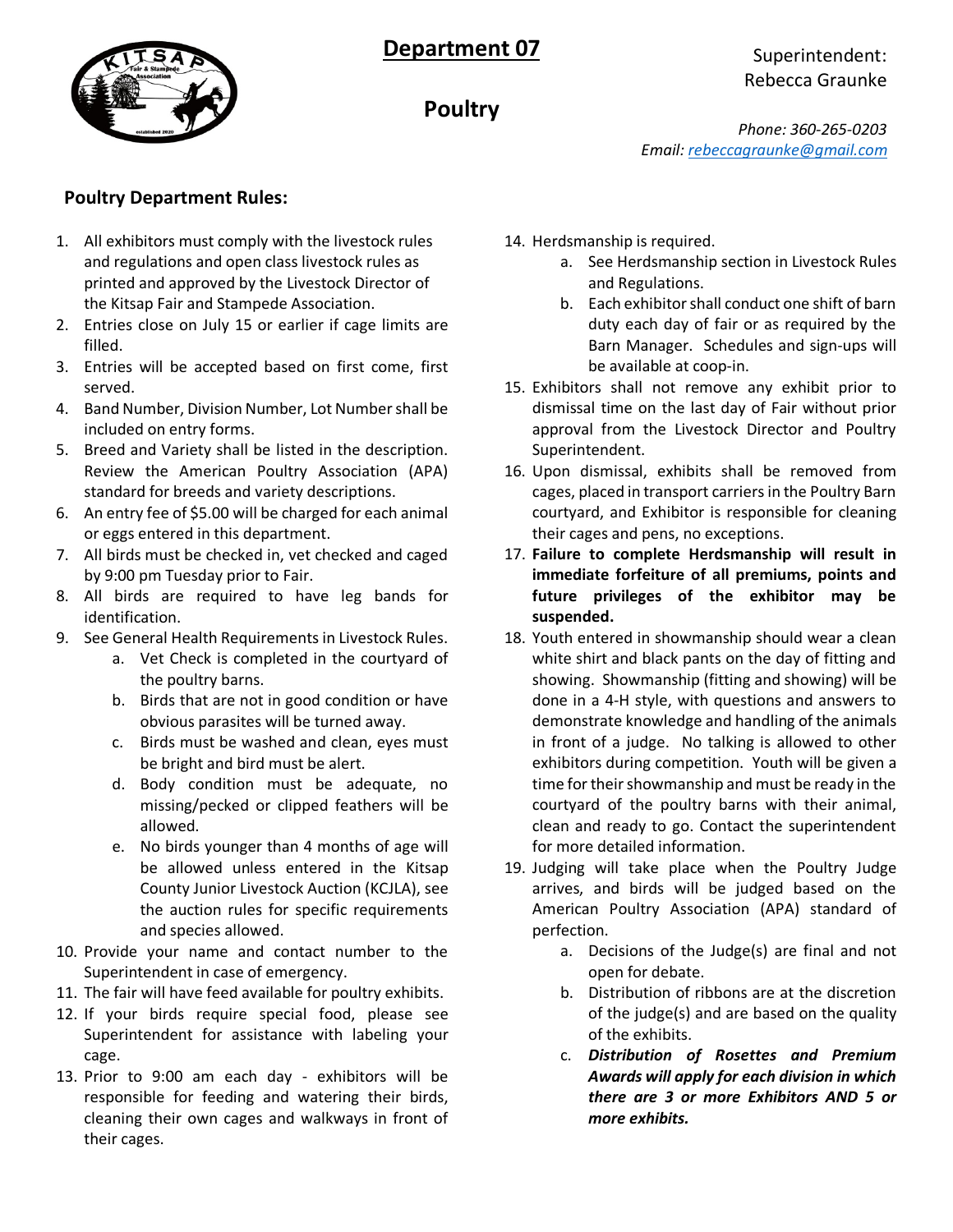#### **Premium awards:**

| $1^{st}$ : \$10.00                 |                                         | $2^{nd}$ : \$7.50 | $3^{\text{rd}}$ : | \$5.00                                       | $4^{\text{th}}$ :<br>\$2.50                                                                               |
|------------------------------------|-----------------------------------------|-------------------|-------------------|----------------------------------------------|-----------------------------------------------------------------------------------------------------------|
| <b>Special Awards:</b>             |                                         |                   |                   |                                              | * Best in Show Chicken * Best in Show Fowl * Best in Show Other * Champion Eggs * Reserve Champion Eggs * |
|                                    |                                         |                   |                   |                                              |                                                                                                           |
| <b>CLASS 0701</b>                  | Chickens, Standard                      | Lot 1             | Cock              |                                              |                                                                                                           |
| <b>CLASS 0702</b>                  | Chickens, Bantams                       | Lot 2             | Hen               |                                              |                                                                                                           |
|                                    |                                         | Lot 3             |                   | Old Trio (1 Male, 2 Female, all over 1 year) |                                                                                                           |
|                                    |                                         | Lot 4             | Cockerel          |                                              |                                                                                                           |
|                                    |                                         | Lot 5             | Pullet            |                                              |                                                                                                           |
|                                    |                                         | Lot 6             |                   |                                              | Young Trio (1 Male, 2 Female, all under 1 year)                                                           |
| <b>CLASS 0703</b>                  | Pigeons                                 | Lot 1             | <b>Males</b>      |                                              |                                                                                                           |
| <b>CLASS 0704</b>                  | Doves                                   | Lot 2             | Female            |                                              |                                                                                                           |
|                                    |                                         | Lot 3             | Pair              |                                              |                                                                                                           |
| <b>CLASS 0705</b>                  | Turkeys                                 | Lot 1             | Male              |                                              |                                                                                                           |
| <b>CLASS 0706</b>                  | Geese                                   | Lot <sub>2</sub>  | Female            |                                              |                                                                                                           |
| <b>CLASS 0707</b>                  | <b>Ducks</b>                            | Lot 3             |                   | Trio (1 Male, 2 Female)                      |                                                                                                           |
| <b>CLASS 0708</b>                  | Pheasants                               |                   |                   |                                              |                                                                                                           |
| <b>CLASS 0709</b>                  | Pea Fowl                                |                   |                   |                                              |                                                                                                           |
| <b>CLASS 0710</b>                  | <b>Other Fowl</b>                       |                   |                   |                                              |                                                                                                           |
| <b>CLASS 0711</b>                  | Eggs                                    | Lot 1             | <b>XS</b>         | Less than 17 ounces                          |                                                                                                           |
|                                    | *Only complete dozens will be accepted. | Lot 2             | S.                | $18 - 20$ ounces                             |                                                                                                           |
| *Limited to 2 dozen per Exhibitor. |                                         | Lot 3             | м                 | 21-23 ounces                                 |                                                                                                           |
|                                    |                                         | Lot 4             | L                 | 24-26 ounces                                 |                                                                                                           |
|                                    |                                         | Lot 5             | XL                | 27-29 ounces                                 |                                                                                                           |
|                                    |                                         | Lot 6             | Jumbo             | More than 30 ounces                          |                                                                                                           |
| <b>CLASS 0712</b>                  | Showmanship                             | Lot 1             | Youth Age 8-10    |                                              |                                                                                                           |
|                                    |                                         | Lot 2             | Youth Age 11-13   |                                              |                                                                                                           |
|                                    |                                         | Lot 3             | Youth Age 14-18   |                                              |                                                                                                           |
|                                    |                                         | Lot 4             |                   | Adult (non-Premium Class)                    |                                                                                                           |
| <b>CLASS 0713</b>                  | Market Poultry                          | Lot 1             | Youth Age 8-10    |                                              |                                                                                                           |
|                                    |                                         | Lot 2             | Youth Age 11-13   |                                              |                                                                                                           |
|                                    |                                         | Lot 3             | Youth Age 14-18   |                                              |                                                                                                           |
|                                    |                                         | Lot 4             |                   | Adult (Non-Premium)                          |                                                                                                           |

**CLASS 1307** Auction Placement Class *\*KCJLA participants only, no premium awards allotted* **CLASS 0714** Exhibition Only *\*\*For those animals not being shown in any class, only available when spaces need to be filled.*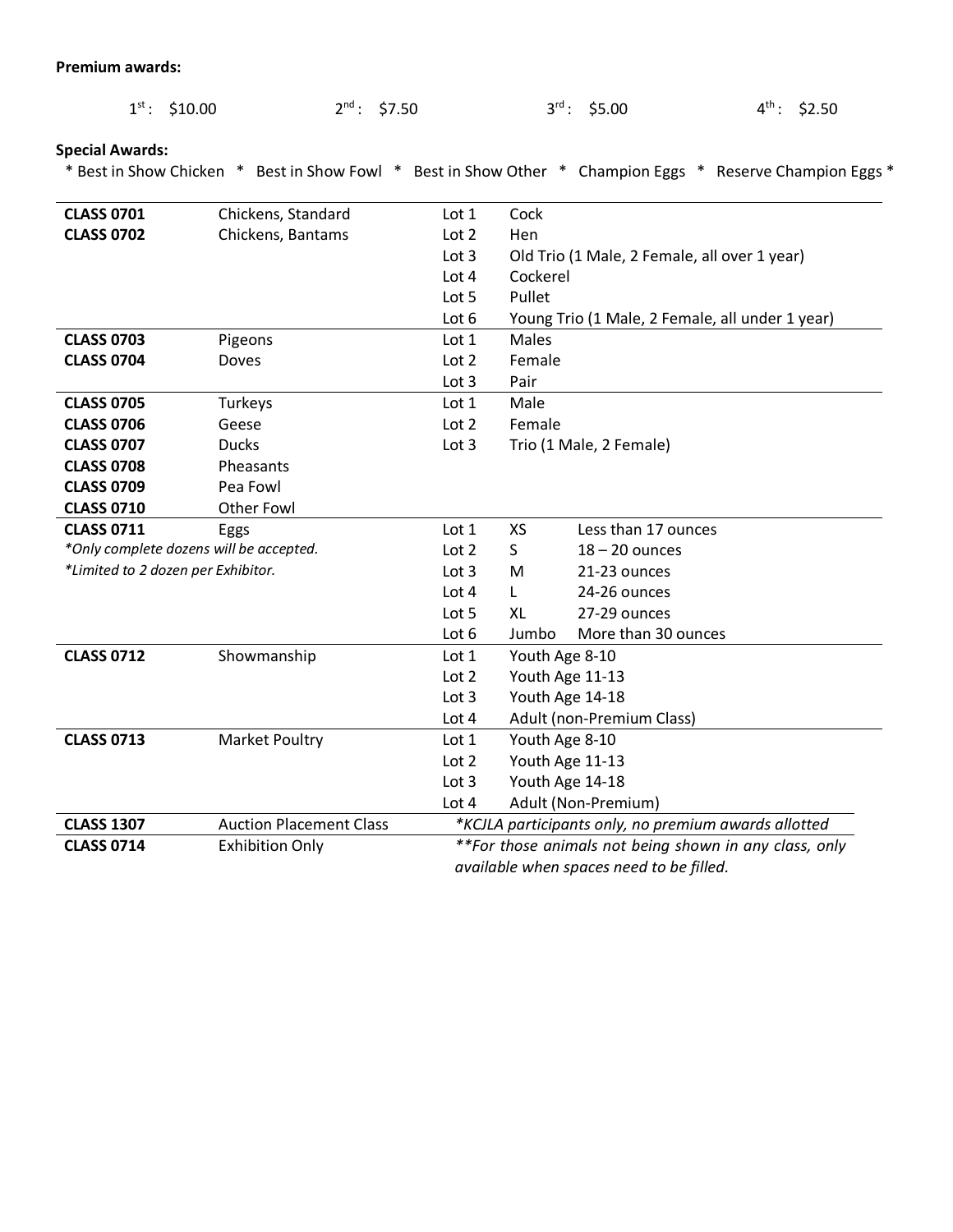



**Rabbit**

Superintendent: Broox Daniel

*Phone: 360-473-8679 Email: broox.trudeau@gmail.com*

### **Rabbit Department Rules:**

- 1. All exhibitors must comply with the Livestock Rules and Regulations and Open Class Livestock Rules as printed and approved by the Livestock Director of the Kitsap Fair and Stampede Association.
- 2. Open rabbit show will be held August  $20<sup>th</sup>$ , 2022. Market and showmanship will be held during the fair. For more information the open show premium can be found at [www.arba.net.](http://www.arba.net/)
- 3. **SHOWROOM on 8/20/22 is:** Kitsap Pavilion /Kitsap County Fairgrounds, Bremerton, WA
- 4. Total entries will be limited to 500 rabbits due to space restrictions, as well as State Regulations.
- 5. Entry deadline for Open show is 10 days prior to show date mail-in or Emailed 7 days prior to show. Entries accepted on first come, first served basis, and determined upon space available. Contact Open Superintendent if you would like to leave your rabbits for the duration of Fair and note this on your entry form. If rabbits are staying all week at fair, they need to be brought in on Tuesday of fair week and vet checked prior to entering barn. (Fair dates are Aug 24th-28th)
- 6. An entry fee of \$5.00 will be charged for each animal entered in this department.
- 7. All entries require permanent earmark inside the left ear per ARBA rules.
- 8. This show will be judged, operated, and sanctioned in accordance with ARBA rules and standards.
- 9. All specialty club sanctions must be submitted to the Department Superintendent prior to the show. (30 days prior to show)
- 10. Judging will begin 8:30 am for show A and Kitsap Fair show is after show B and Youth but can run in conjunction with Open shows at the discretion of the show Superintendent.
- 11. ONLY rabbits of show age/weight per ARBA rules are allowed to be in the showroom.
- 12. All rabbits will be judged in classes entered prior to show deadline, ear changes are permitted only for same sex, breed, and age group. Make out entry carefully. Be sure to include Breed, Variety, Class, Sex and Ear Number, it is the exhibitor's responsibility to review exhibitors' reports emailed out prior to show

for incorrect ear numbers or clerical errors and report to show Secretary prior to show day.

- 13. Exhibits are entered at the sole risk of the owner. All appropriate safety and accommodations will be given to all exhibits and exhibitors. The Fair is not responsible for any accidents to exhibits or exhibitors while on Fair property.
- 14. All rabbits entered in Fur classes required to be entered in Type Class. Rabbits disqualified in type cannot be shown in Fur Class.
- 15. ARBA registrar will be present to register rabbits
- 16. No dogs allowed in the showroom with exception of service animals.
- 17. Open rabbits exhibited during fair week will have to be vet checked prior to entry into the rabbit barn. All open rabbits must be groomed daily, provided with fresh water throughout the day and fed regularly. Barn duty schedule will be posted for entire week along with educational displays present. Contact Open superintendent for details and herdsmanship worksheet/check off list.
- 18. KCJLA meat pen entries are required to display their projects in the Rabbit Barn along with displayed winnings during Normal fair operation and responsible for herdsmanship and barn duties combined with the Open Rabbits on display. These rabbits are subjected to a Vet check prior to entry into the fair rabbit barn.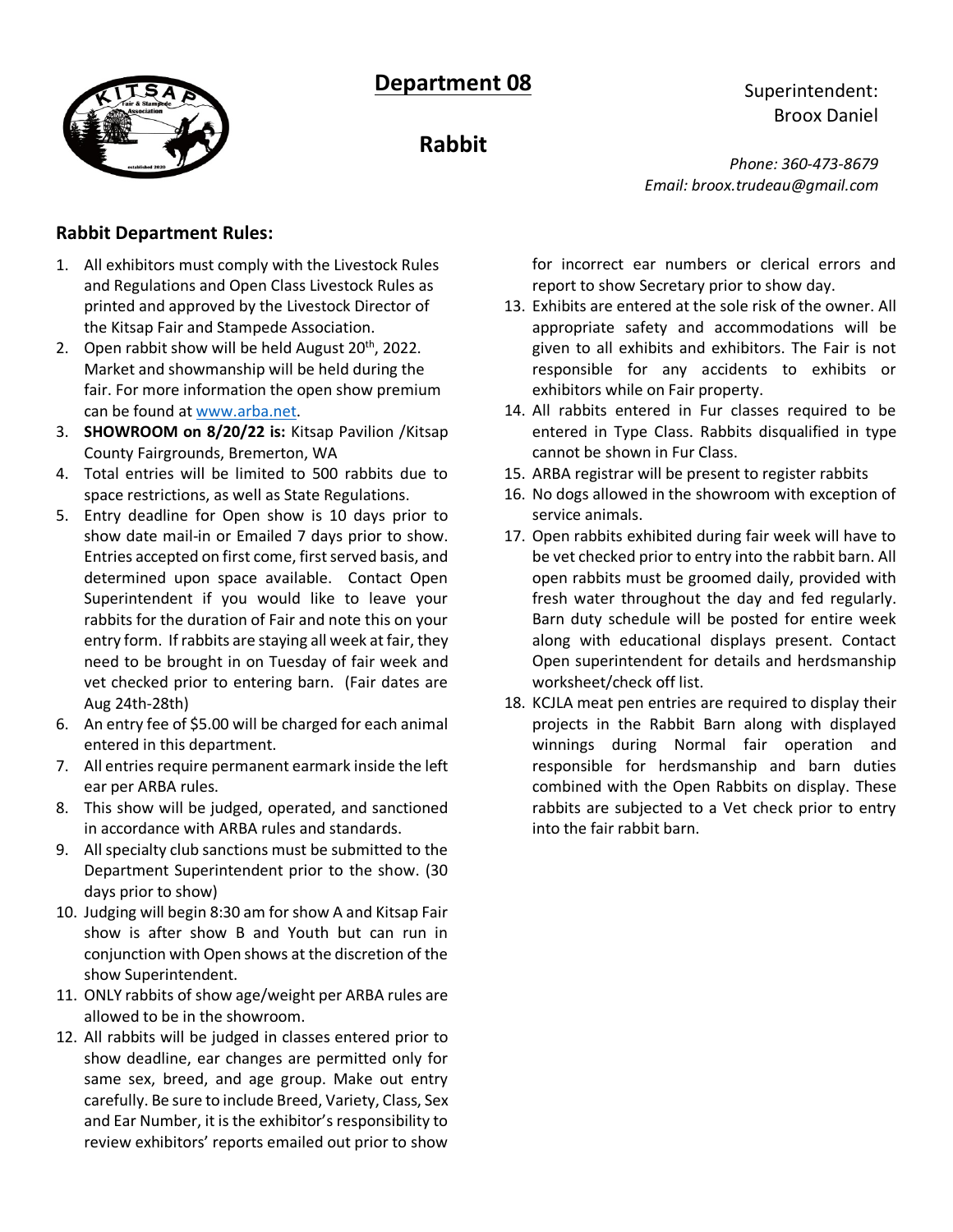| ---------         |                   |                          |                   |
|-------------------|-------------------|--------------------------|-------------------|
| $1^{st}$ : \$6.00 | $2^{nd}$ : \$4.00 | $3^{\text{rd}}$ : \$2.00 | $4^{th}$ : \$1.00 |

**Special Awards:**

\* Best in Show \* Reserve Best in Show \*

| <b>CLASS 0801</b><br><b>CLASS 0802</b> | Open Type<br>Open Fur          | *Be sure to indicate breed, variety, class, sex, and ear number on entry form<br>**Classes 0801 & 0802 will be during the SATURDAY SHOW in the Kitsap<br>Pavilion before fair |                           |  |
|----------------------------------------|--------------------------------|-------------------------------------------------------------------------------------------------------------------------------------------------------------------------------|---------------------------|--|
| <b>CLASS 0803</b>                      | Showmanship                    | Lot 1                                                                                                                                                                         | Youth Age 8-10            |  |
| *Class will be held during fair        |                                | Lot 2                                                                                                                                                                         | Youth Age 11-13           |  |
|                                        |                                | Lot $3$                                                                                                                                                                       | Youth Age 14-18           |  |
|                                        |                                | Lot $4$                                                                                                                                                                       | Adult (non-Premium Class) |  |
| <b>CLASS 0804</b>                      | Market Rabbit                  | Lot 1                                                                                                                                                                         | Youth Age 8-10            |  |
| *Class will be held during fair        |                                | Lot $2$                                                                                                                                                                       | Youth Age 11-13           |  |
|                                        |                                | Lot $3$                                                                                                                                                                       | Youth Age 14-18           |  |
|                                        |                                | Lot $4$                                                                                                                                                                       | Adult (non-Premium Class) |  |
| <b>CLASS 1307</b>                      | <b>Auction Placement Class</b> | *KCJLA participants only, no premium awards allotted                                                                                                                          |                           |  |
| <b>CLASS 0805</b>                      | <b>Exhibition Only</b>         | *** For those animals not being shown in any class, ONLY                                                                                                                      |                           |  |
|                                        |                                | available when spaces need to be filled.                                                                                                                                      |                           |  |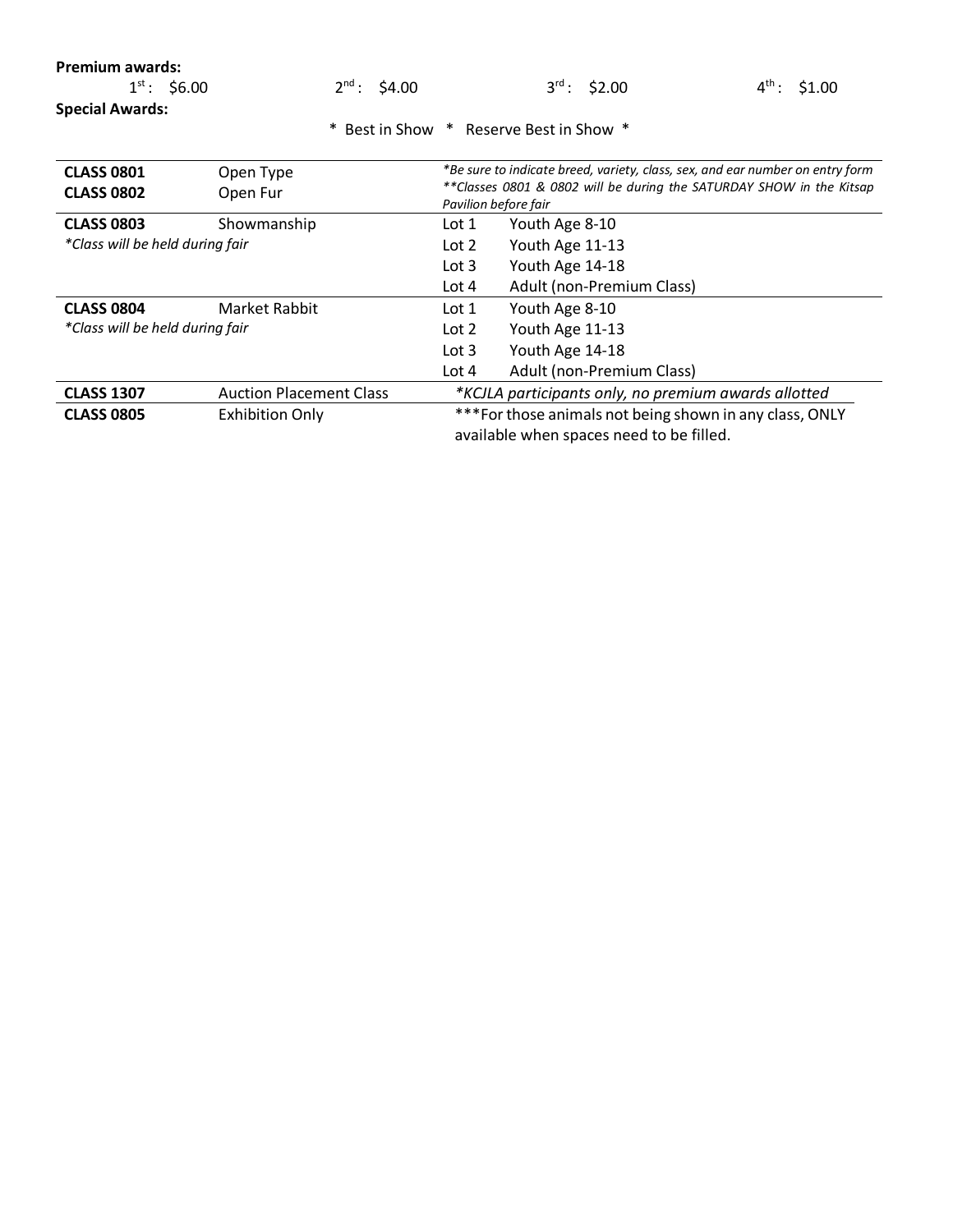



**Sheep**

Superintendent: Joyce Harrell

*Phone: 360-286-1254 Email: joyceharrell@mac.com*

### **Sheep Department Rules:**

- 1. All exhibitors must comply with the Livestock Rules and Regulations and Open Class Livestock Rules as printed and approved by the Livestock Director of the Kitsap Fair and Stampede Association.
- 2. Removal of any exhibit prior to dismissal time from display area will be seen as a final act and will result in immediate forfeiture of all premiums, points, and privileges by the Exhibitor. Further, Exhibitor may be suspended from future exhibiting at the Fair.
- 3. Herdsmanship is required. Please review Herdsmanship requirements listed with Open Class Livestock Rules.
- 4. An entry fee of \$10.00 will be charged for each animal entered in this department.
- **5. All sheep must have scrapie tags or premise ID to comply with National Scrapie Eradication Program and WAC 16-89-022.**
- 6. Age will be determined by teeth and registration papers (registration papers must be present at time of entry). Lambs shown by breeder do not need papers.
- 7. Animals must be registered; except lambs, which must be eligible for registry. Purchased lambs must be registered.
- 8. Exhibitors may enter up to two (2) animals in any one lot.
- 9. All sheep entered in flock, get or pair lots must also be entered in an individual lot. Get pairs and young flock must be owned by the exhibitor. Registration papers must be recorded in the name of the exhibitor and be presented on the entry day.
- 10. Where there is no competition, the judge, in his/her opinion, may award 2nd premium in place of 1st.
- 11. Any class with only one exhibitor will automatically go into other breed group.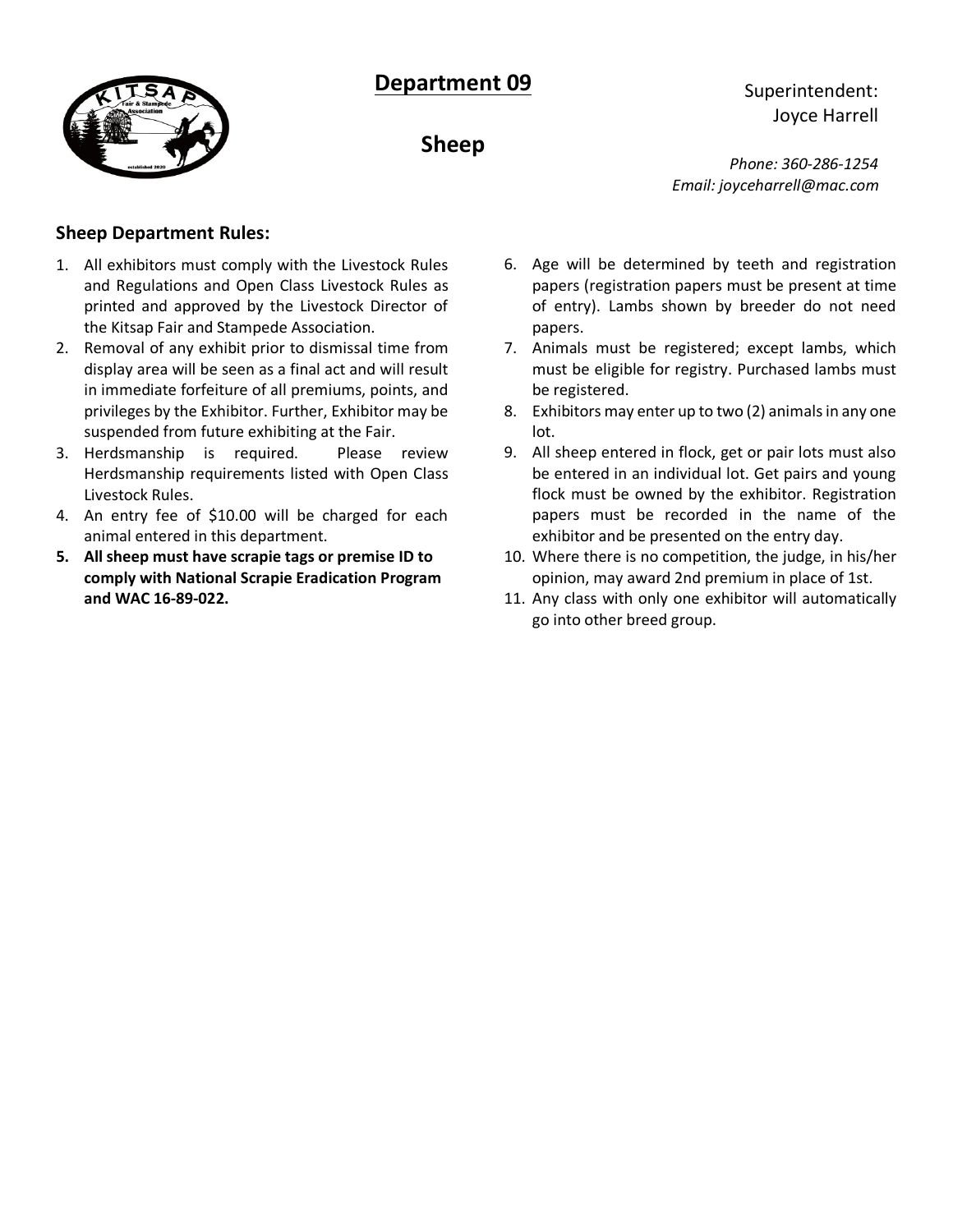| <b>Premium awards:</b> |                                                                               |                    |        |                                          |                                                                                                               |         |
|------------------------|-------------------------------------------------------------------------------|--------------------|--------|------------------------------------------|---------------------------------------------------------------------------------------------------------------|---------|
|                        | $1^{st}$ : \$25.00                                                            | $2^{nd}$ : \$20.00 |        | $3^{rd}$ : \$15.00                       | $4^{\text{th}}$ :                                                                                             | \$10.00 |
| <b>Special Awards:</b> |                                                                               |                    |        |                                          |                                                                                                               |         |
|                        | * Champion Ram * Reserve Champion Ram * Champion Ewe * Reserve Champion Ewe * |                    |        |                                          |                                                                                                               |         |
| <b>Breeds:</b>         |                                                                               |                    |        |                                          |                                                                                                               |         |
| N.C.W.G.A.             |                                                                               | Romneys            |        |                                          | Other breeds, wool                                                                                            |         |
| Southdown              |                                                                               | Suffolk            |        |                                          | Other breeds, meat/mutton                                                                                     |         |
| N.C. Romneys           |                                                                               | Cashmere Goat      |        |                                          |                                                                                                               |         |
| <b>CLASS 0901</b>      | Ram                                                                           | Lot 1              |        | Ram, yearling                            |                                                                                                               |         |
|                        |                                                                               | Lot 2              |        |                                          | Ram, Fall lamb (born prior to Jan. 1 of current year)                                                         |         |
|                        |                                                                               | Lot 3              |        |                                          | Ram, Spring lamb (born on or after Jan. 1 of current                                                          |         |
|                        |                                                                               |                    | year)  |                                          |                                                                                                               |         |
|                        |                                                                               | Lot 4              |        | Pair of ram lambs                        |                                                                                                               |         |
| <b>CLASS 0902</b>      | Ewe                                                                           | Lot 1              |        | Ewe, yearling                            |                                                                                                               |         |
|                        |                                                                               | Lot 2              |        | Pair of yearling ewes                    |                                                                                                               |         |
|                        |                                                                               | Lot 3              |        |                                          | Ewe, fall lamb (born prior to Jan. 1 of current year)<br>Ewe, Spring lamb (born on or after Jan. 1 of current |         |
|                        |                                                                               | Lot 4              | year)  |                                          |                                                                                                               |         |
|                        |                                                                               | Lot 5              |        | Pair of ewe lambs                        |                                                                                                               |         |
| <b>CLASS 0903</b>      | Flock                                                                         | Lot 1              |        |                                          | Breeders young flock (one ram lamb and two ewe                                                                |         |
|                        |                                                                               |                    | lambs) |                                          |                                                                                                               |         |
|                        |                                                                               | Lot 2              |        |                                          | Get of Sire (four animals, all sired by same ram,                                                             |         |
|                        |                                                                               |                    |        | both sexes represented)                  |                                                                                                               |         |
|                        |                                                                               | Lot 3              |        |                                          | Flock (one ram, two yearling ewes, two ewe lambs)                                                             |         |
|                        |                                                                               | Lot 4              |        |                                          | Best Pair - Each Breed (owned and bred by                                                                     |         |
|                        |                                                                               |                    |        | exhibitor) both sexes represented        |                                                                                                               |         |
|                        |                                                                               | Lot 5              |        |                                          | Market Lamb (open to all breeds, bred and owned                                                               |         |
|                        |                                                                               |                    |        | by exhibitor)                            |                                                                                                               |         |
|                        |                                                                               | Lot 6              |        |                                          | Best Young Flock overall wool breed, Rosette                                                                  |         |
|                        |                                                                               |                    | award  |                                          |                                                                                                               |         |
|                        |                                                                               | Lot 7              |        |                                          | Best Young Flock overall meat breed, Rosette                                                                  |         |
|                        |                                                                               |                    | award  |                                          |                                                                                                               |         |
| <b>CLASS 0904</b>      | Showmanship                                                                   | Lot 1              |        | Youth Age 8-10                           |                                                                                                               |         |
|                        |                                                                               | Lot 2              |        | Youth Age 11-13                          |                                                                                                               |         |
|                        |                                                                               | Lot 3              |        | Youth Age 14-18                          |                                                                                                               |         |
|                        |                                                                               | Lot 4              |        | Adult (non-Premium Class)                |                                                                                                               |         |
| <b>CLASS 0905</b>      | Market Lamb                                                                   | Lot 1              |        | Youth Age 8-10                           |                                                                                                               |         |
|                        |                                                                               | Lot 2              |        | Youth Age 11-13                          |                                                                                                               |         |
|                        |                                                                               | Lot 3              |        | Youth Age 14-18                          |                                                                                                               |         |
|                        |                                                                               | Lot 4              |        | Adult (non-Premium Class)                |                                                                                                               |         |
| <b>CLASS 1309</b>      | <b>Auction Placement Class</b>                                                |                    |        |                                          | *KCJLA participants only, no premium awards allotted                                                          |         |
| <b>CLASS 0906</b>      | <b>Exhibition Only</b>                                                        |                    |        |                                          | ***For those animals not being shown in any class, ONLY                                                       |         |
|                        |                                                                               |                    |        | available when spaces need to be filled. |                                                                                                               |         |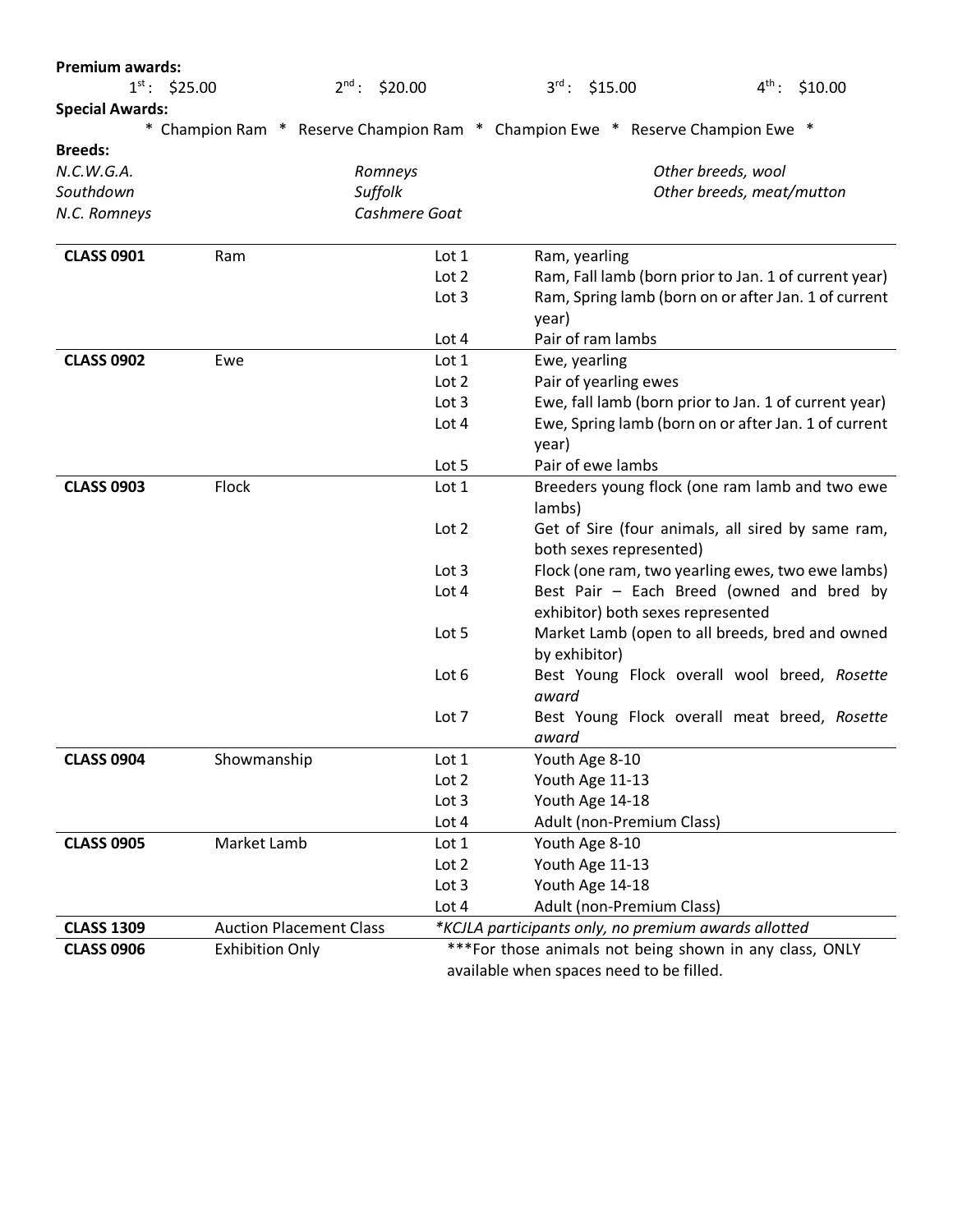



**Wool** 

#### **Wool Department Rules:**

- 1. All exhibitors must comply with the livestock guidelines and open class livestock rules as printed and approved by the Livestock Director of the Kitsap Fair and Stampede Association.
- 2. Removal of any exhibit prior to dismissal time from display area will be seen as a final act and will result in immediate forfeiture of all premiums, points, and privileges by the Exhibitor. Further, Exhibitor may be suspended from future exhibiting at the Fair.
- 3. An entry fee of \$5.00 will be charged for each Fleece entered in this department.
- 4. Fleece must be from animal owned by consignor.
- 5. All entries must be from the current year or fall of the previous year's clip and represent not more than 12 months growth. Lamb fleeces must be so noted on the entry form. (Lamb is seven months or less).
- 6. Limit of two entries per lot per class.
- 7. Fleeces should be tied with paper twine or not tied, as desired. Place in a large, clear unmarked plastic bag for transporting.
- 8. Commercial classes will be judged according to commercial value/yield in the commercial market.

*Phone: 360-286-1254 Email: joyceharrell@mac.com*

Superintendent: Joyce Harrell

White crossbred fleeces may be entered in the commercial classes only and are not eligible for breed type.

- 9. Breed classes will be judged according to their respective breed standards. Where there is only one exhibitor, the fleece(s) will be entered in Lot 14 or 15 as appropriate. If there is more than one exhibitor for a breed not listed, a Lot will be created.
- 10. Natural colored fleeces will be entered according to grade. If entered incorrectly, the Superintendent will have the authority to place it in the correct class. All natural-colored entries will be judged as hand spinning fleeces.
- 11. Where there is no competition, or where there are fewer entries in a class than number of premiums offered, the judge may, at his/her discretion, award premium or premiums of such grade as the exhibit deserves. The decision of the judge will be final.
- 12. Entries must be in place between the hours of 1:00 p.m. and 8:00 p.m. on Tuesday, the day before Fair. Entries will be released at 6:00 p.m. Sunday, or the same time that sheep are released.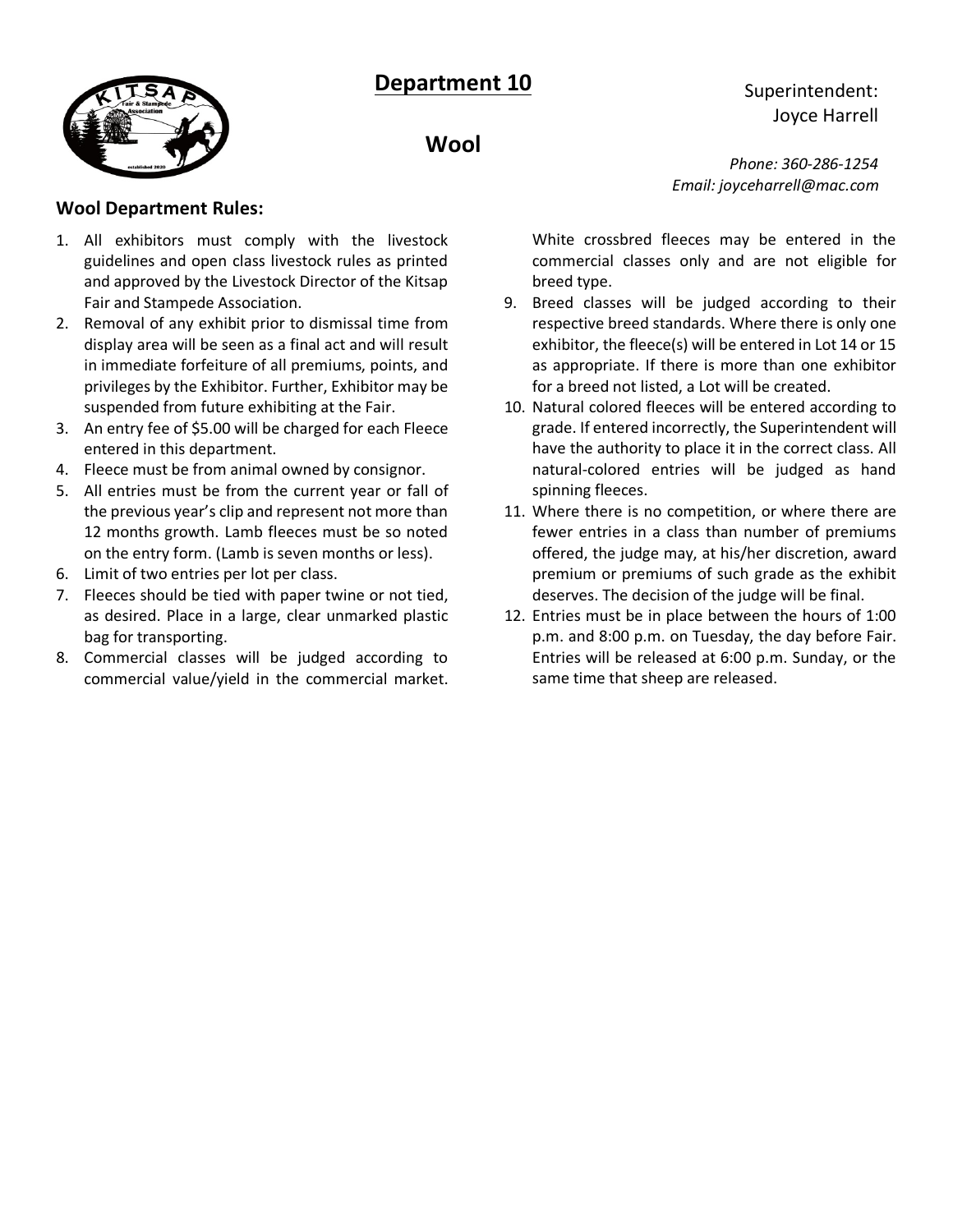| $1^{\text{st}}$ :<br>\$20.00<br>$2^{nd}$ : \$15.00<br>$3^{rd}$ : \$10.00<br>$4^{\text{th}}$ :<br>\$5.00<br><b>Special Awards:</b><br>* Grand Champion Fleece * Reserve Grand Champion Fleece * Best White Fleece * Best Handspun Fleece *<br><b>CLASS 1001</b><br>Commercial<br>Fine wools, $64 - 70+$ count<br>Lot 1<br>Lot 2<br>Medium wools, 50 - 62's<br>Coarse wools, 44 - 48's<br>Lot <sub>3</sub><br>Braid, $36 - 42's$<br>Lot $4$<br><b>CLASS 1002</b><br>Oxford<br><b>Breed Type</b><br>Lot 1<br>Katahdin<br>Lot $2$<br>Lot <sub>3</sub><br>Hampshire<br>Lot 4<br>Montadale<br>Lot 5<br>Polypay<br>Lot 6<br>Romney<br>Southdown<br>Lot 7<br>Suffolk<br>Lot 8<br>Lot 9<br>N.C. Romney<br>Lot 10<br>Jacob<br>Lot $11$<br>Targhee<br>Lot $12$<br>Merino<br>Coopworth<br>Lot $13$<br>N.C. Coopworth<br>Lot $14$<br>N.C. Lincoln<br>Lot 15<br>Lot 16<br><b>Other Meat Breeds</b><br>Other Wool Breeds<br>Lot 17<br><b>CLASS 1003</b><br><b>Natural Color</b><br>Fine wools, $64 - 700$ 's<br>Lot 1<br>Medium wools, 50 - 620's<br>Lot 2<br>Lot 3<br>Coarse wools, 44 - 480's<br>Lot 4<br>Braid, 36 - 400's<br><b>CLASS 1004</b><br><b>Mohair Goat</b><br>White (Buck - Doe - Wether)<br>Lot 1<br>Lot 2<br>Natural Color (Buck - Doe - Wether)<br><b>CLASS 1005</b><br>Angora Rabbit Fur<br>Giant<br>Lot 1<br>Lot $2$<br>French | <b>Premium awards:</b> |  |       |       |  |  |
|------------------------------------------------------------------------------------------------------------------------------------------------------------------------------------------------------------------------------------------------------------------------------------------------------------------------------------------------------------------------------------------------------------------------------------------------------------------------------------------------------------------------------------------------------------------------------------------------------------------------------------------------------------------------------------------------------------------------------------------------------------------------------------------------------------------------------------------------------------------------------------------------------------------------------------------------------------------------------------------------------------------------------------------------------------------------------------------------------------------------------------------------------------------------------------------------------------------------------------------------------------------------------------------------------------------------------------|------------------------|--|-------|-------|--|--|
|                                                                                                                                                                                                                                                                                                                                                                                                                                                                                                                                                                                                                                                                                                                                                                                                                                                                                                                                                                                                                                                                                                                                                                                                                                                                                                                                    |                        |  |       |       |  |  |
|                                                                                                                                                                                                                                                                                                                                                                                                                                                                                                                                                                                                                                                                                                                                                                                                                                                                                                                                                                                                                                                                                                                                                                                                                                                                                                                                    |                        |  |       |       |  |  |
|                                                                                                                                                                                                                                                                                                                                                                                                                                                                                                                                                                                                                                                                                                                                                                                                                                                                                                                                                                                                                                                                                                                                                                                                                                                                                                                                    |                        |  |       |       |  |  |
|                                                                                                                                                                                                                                                                                                                                                                                                                                                                                                                                                                                                                                                                                                                                                                                                                                                                                                                                                                                                                                                                                                                                                                                                                                                                                                                                    |                        |  |       |       |  |  |
|                                                                                                                                                                                                                                                                                                                                                                                                                                                                                                                                                                                                                                                                                                                                                                                                                                                                                                                                                                                                                                                                                                                                                                                                                                                                                                                                    |                        |  |       |       |  |  |
|                                                                                                                                                                                                                                                                                                                                                                                                                                                                                                                                                                                                                                                                                                                                                                                                                                                                                                                                                                                                                                                                                                                                                                                                                                                                                                                                    |                        |  |       |       |  |  |
|                                                                                                                                                                                                                                                                                                                                                                                                                                                                                                                                                                                                                                                                                                                                                                                                                                                                                                                                                                                                                                                                                                                                                                                                                                                                                                                                    |                        |  |       |       |  |  |
|                                                                                                                                                                                                                                                                                                                                                                                                                                                                                                                                                                                                                                                                                                                                                                                                                                                                                                                                                                                                                                                                                                                                                                                                                                                                                                                                    |                        |  |       |       |  |  |
|                                                                                                                                                                                                                                                                                                                                                                                                                                                                                                                                                                                                                                                                                                                                                                                                                                                                                                                                                                                                                                                                                                                                                                                                                                                                                                                                    |                        |  |       |       |  |  |
|                                                                                                                                                                                                                                                                                                                                                                                                                                                                                                                                                                                                                                                                                                                                                                                                                                                                                                                                                                                                                                                                                                                                                                                                                                                                                                                                    |                        |  |       |       |  |  |
|                                                                                                                                                                                                                                                                                                                                                                                                                                                                                                                                                                                                                                                                                                                                                                                                                                                                                                                                                                                                                                                                                                                                                                                                                                                                                                                                    |                        |  |       |       |  |  |
|                                                                                                                                                                                                                                                                                                                                                                                                                                                                                                                                                                                                                                                                                                                                                                                                                                                                                                                                                                                                                                                                                                                                                                                                                                                                                                                                    |                        |  |       |       |  |  |
|                                                                                                                                                                                                                                                                                                                                                                                                                                                                                                                                                                                                                                                                                                                                                                                                                                                                                                                                                                                                                                                                                                                                                                                                                                                                                                                                    |                        |  |       |       |  |  |
|                                                                                                                                                                                                                                                                                                                                                                                                                                                                                                                                                                                                                                                                                                                                                                                                                                                                                                                                                                                                                                                                                                                                                                                                                                                                                                                                    |                        |  |       |       |  |  |
|                                                                                                                                                                                                                                                                                                                                                                                                                                                                                                                                                                                                                                                                                                                                                                                                                                                                                                                                                                                                                                                                                                                                                                                                                                                                                                                                    |                        |  |       |       |  |  |
|                                                                                                                                                                                                                                                                                                                                                                                                                                                                                                                                                                                                                                                                                                                                                                                                                                                                                                                                                                                                                                                                                                                                                                                                                                                                                                                                    |                        |  |       |       |  |  |
|                                                                                                                                                                                                                                                                                                                                                                                                                                                                                                                                                                                                                                                                                                                                                                                                                                                                                                                                                                                                                                                                                                                                                                                                                                                                                                                                    |                        |  |       |       |  |  |
|                                                                                                                                                                                                                                                                                                                                                                                                                                                                                                                                                                                                                                                                                                                                                                                                                                                                                                                                                                                                                                                                                                                                                                                                                                                                                                                                    |                        |  |       |       |  |  |
|                                                                                                                                                                                                                                                                                                                                                                                                                                                                                                                                                                                                                                                                                                                                                                                                                                                                                                                                                                                                                                                                                                                                                                                                                                                                                                                                    |                        |  |       |       |  |  |
|                                                                                                                                                                                                                                                                                                                                                                                                                                                                                                                                                                                                                                                                                                                                                                                                                                                                                                                                                                                                                                                                                                                                                                                                                                                                                                                                    |                        |  |       |       |  |  |
|                                                                                                                                                                                                                                                                                                                                                                                                                                                                                                                                                                                                                                                                                                                                                                                                                                                                                                                                                                                                                                                                                                                                                                                                                                                                                                                                    |                        |  |       |       |  |  |
|                                                                                                                                                                                                                                                                                                                                                                                                                                                                                                                                                                                                                                                                                                                                                                                                                                                                                                                                                                                                                                                                                                                                                                                                                                                                                                                                    |                        |  |       |       |  |  |
|                                                                                                                                                                                                                                                                                                                                                                                                                                                                                                                                                                                                                                                                                                                                                                                                                                                                                                                                                                                                                                                                                                                                                                                                                                                                                                                                    |                        |  |       |       |  |  |
|                                                                                                                                                                                                                                                                                                                                                                                                                                                                                                                                                                                                                                                                                                                                                                                                                                                                                                                                                                                                                                                                                                                                                                                                                                                                                                                                    |                        |  |       |       |  |  |
|                                                                                                                                                                                                                                                                                                                                                                                                                                                                                                                                                                                                                                                                                                                                                                                                                                                                                                                                                                                                                                                                                                                                                                                                                                                                                                                                    |                        |  |       |       |  |  |
|                                                                                                                                                                                                                                                                                                                                                                                                                                                                                                                                                                                                                                                                                                                                                                                                                                                                                                                                                                                                                                                                                                                                                                                                                                                                                                                                    |                        |  |       |       |  |  |
|                                                                                                                                                                                                                                                                                                                                                                                                                                                                                                                                                                                                                                                                                                                                                                                                                                                                                                                                                                                                                                                                                                                                                                                                                                                                                                                                    |                        |  |       |       |  |  |
|                                                                                                                                                                                                                                                                                                                                                                                                                                                                                                                                                                                                                                                                                                                                                                                                                                                                                                                                                                                                                                                                                                                                                                                                                                                                                                                                    |                        |  |       |       |  |  |
|                                                                                                                                                                                                                                                                                                                                                                                                                                                                                                                                                                                                                                                                                                                                                                                                                                                                                                                                                                                                                                                                                                                                                                                                                                                                                                                                    |                        |  |       |       |  |  |
|                                                                                                                                                                                                                                                                                                                                                                                                                                                                                                                                                                                                                                                                                                                                                                                                                                                                                                                                                                                                                                                                                                                                                                                                                                                                                                                                    |                        |  |       |       |  |  |
|                                                                                                                                                                                                                                                                                                                                                                                                                                                                                                                                                                                                                                                                                                                                                                                                                                                                                                                                                                                                                                                                                                                                                                                                                                                                                                                                    |                        |  |       |       |  |  |
|                                                                                                                                                                                                                                                                                                                                                                                                                                                                                                                                                                                                                                                                                                                                                                                                                                                                                                                                                                                                                                                                                                                                                                                                                                                                                                                                    |                        |  |       |       |  |  |
|                                                                                                                                                                                                                                                                                                                                                                                                                                                                                                                                                                                                                                                                                                                                                                                                                                                                                                                                                                                                                                                                                                                                                                                                                                                                                                                                    |                        |  | Lot 3 | Satin |  |  |
| Lot 4<br>English                                                                                                                                                                                                                                                                                                                                                                                                                                                                                                                                                                                                                                                                                                                                                                                                                                                                                                                                                                                                                                                                                                                                                                                                                                                                                                                   |                        |  |       |       |  |  |
| <b>CLASS 1006</b><br>Llama                                                                                                                                                                                                                                                                                                                                                                                                                                                                                                                                                                                                                                                                                                                                                                                                                                                                                                                                                                                                                                                                                                                                                                                                                                                                                                         |                        |  |       |       |  |  |
| <b>CLASS 1007</b><br>Alpaca                                                                                                                                                                                                                                                                                                                                                                                                                                                                                                                                                                                                                                                                                                                                                                                                                                                                                                                                                                                                                                                                                                                                                                                                                                                                                                        |                        |  |       |       |  |  |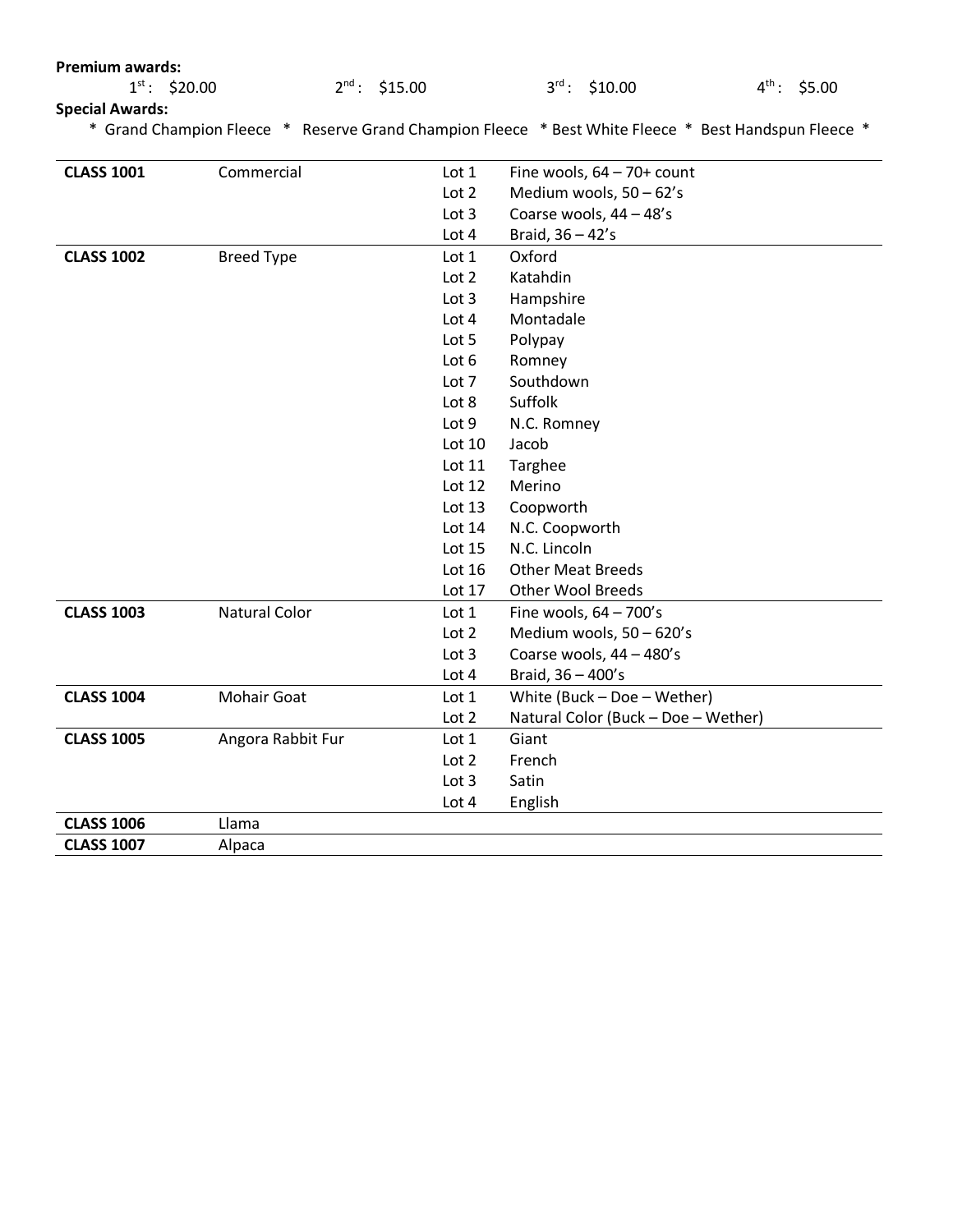

# **Lads and Ladies Lead**

Superintendent: Joyce Harrell

*Phone: 360-286-1254 Email: joyceharrell@mac.com*

#### **Lads and Ladies Lead Department Rules:**

- 1. All exhibitors must comply with the livestock rules and regulations and open class livestock rules as printed and approved by the Livestock Director of the Kitsap Fair and Stampede Association.
- 2. The purpose of this activity is to promote the sheep industry by presenting an attractively modeled wool garment (at least 70%) with a well-groomed sheep in a manner to give spectators the opportunity to see wool in both its beautiful forms, on the hoof, and in the completed garment (not a costume).
- 3. Lads and Ladies Lead is a combined Open Class, 4-H and FFA event.
- 4. All exhibitors must comply with general rules and open class livestock rules and regulations as printed and approved by the Fair management of the Kitsap Fair.
- 5. No fee required to registered exhibitors.
- 6. Nonregistered contestants receive ribbon only.
- 7. Entry forms will be available on the information board next to Sheep Office in the Sheep barn and must be returned by 4:00 p.m. on event day.
- 8. Sheep must be ewe lambs, yearling ewes, or aged ewes and must be conditioned, fitted, and trained to show on a halter.
- 9. The sheep must have been shown in her appropriate class in the Open Sheep Show, 4-H Show, or FFA Show and may be shown only once in the Lads and Ladies Lead Class. Only the participant will handle the sheep (Exception: Minimum assistance may be provided for participants age 6 and under).
- 10. Entries shall include a description of the garment to be worn, the background of the contestant, and the breed of sheep. This description will be read aloud as written while the contestant and his/her animal promenade the ring.
- 11. Entrants will be judged on the garment and its appearance, the appearance of the sheep, and the coordination in handling between the two. Remember, you are promoting wool and the sheep industry to the public.
- 12. A name sign may be attached to the exhibit, no larger than 12 x 18 inches.
- 13. Fair Staff will do the judging. There will also be a People's Choice award. Vote for your favorite at the Horticulture Department in Presidents' Hall.
- 14. The Fair Staff reserves the right to disqualify any entry deemed inappropriate for a family fair.

| <b>Premium awards:</b> |                    |                    |                                                                                                               |                   |
|------------------------|--------------------|--------------------|---------------------------------------------------------------------------------------------------------------|-------------------|
|                        | $1^{st}$ : \$15.00 | $2^{nd}$ : \$12.00 | $3^{rd}$ : \$9.00                                                                                             | $4^{th}$ : \$5.00 |
| <b>Special Awards:</b> |                    |                    |                                                                                                               |                   |
|                        |                    |                    | * Commercial * 2 <sup>nd</sup> Hand Rose * Hand Sewn * Handmade (Hand-Felted, Knitted, Woven, or Crocheted) * |                   |
|                        |                    |                    |                                                                                                               |                   |
| <b>CLASS 1101</b>      | Youth              | Lot 1              | Ages $4 - 12$ , Ladies                                                                                        |                   |
|                        |                    | Lot $2$            | Ages $4 - 12$ , Lads                                                                                          |                   |
|                        |                    | Lot $3$            | Ages $13 - 18$ , Ladies                                                                                       |                   |
|                        |                    | Lot $4$            | Ages $13 - 18$ , Lads                                                                                         |                   |
| <b>CLASS 1102</b>      | Adult, 18 and over | Lot 1              | Ages 19 and over, Ladies                                                                                      |                   |

Lot 2 Ages 19 and over, Lads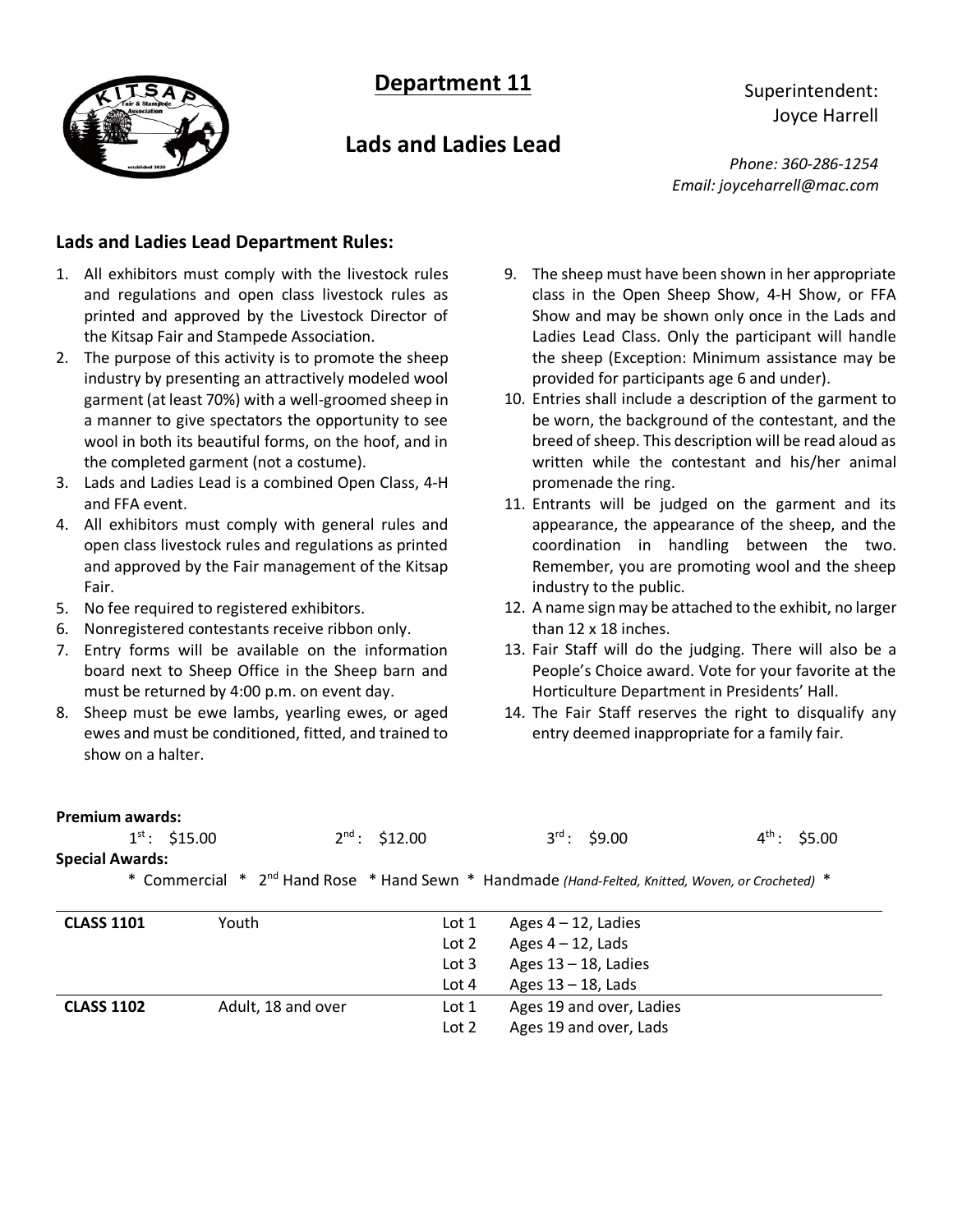



**Swine**

- 1. All exhibitors must comply with the Livestock Rules and Regulations and Open Class Livestock Rules as printed and approved by the Livestock Director of the Kitsap Fair and Stampede Association.
- 2. Removal of any exhibit prior to dismissal time from display area will be seen as a final act and will result in immediate forfeiture of all premiums, points, and privileges by the Exhibitor. Further, Exhibitor may be suspended from future exhibiting at the Fair.
- 3. Herdsmanship is required. Please review Herdsmanship requirements listed with Open Class Livestock Rules.
- 4. An entry fee of \$10.00 will be charged for each animal entered in this department.
- 5. No feed or water pans will be left in stalls except when pigs are eating or drinking. Exceptions to this

# **Premium awards:**<br>1st - < < 25.00

| L. STO.OO        | Z : 520.00    |
|------------------|---------------|
| <b>Breeds:</b>   |               |
| Hampshire        | Chester White |
| <b>Berkshire</b> | Tamworth      |
| Landrace         | Duroc         |
|                  |               |

*Phone: 360-286-1063 Email: Jacipaul@wavecable.com*

Superintendent: Jaci Archuleta

will be at the Superintendent or Veterinarians discretion.

- 6. No veterinarian will be called for by anyone other than the owner, Superintendent, Assistant Superintendent, or adult on herdsmanship.
- 7. Stalls will be cleaned each morning before 9:00 a.m. NO EXCEPTIONS.
- 8. No pens will be top dressed at any time during the Fair. Pens will be cleaned daily.
- 9. Exhibitors will not remove swine from stalls without permission of Superintendent & supervision of an adult, if necessary.
- 10. It is recommended that swine be vaccinated at least four weeks prior to Fair.
- 11. All Swine must be treated for LICE within 48 hours prior to Fair Check in.

| $2^{nd}$ : \$20.00 | $3^{\text{rd}}$ : \$15.00 | $4^{th}$ : \$10.00 |
|--------------------|---------------------------|--------------------|
| Chester White      | Crossbreed                |                    |
| Tamworth           | Other Breed               |                    |
| Duroc              | <b>Other Small Breed</b>  |                    |

| <b>CLASS 1201</b> | <b>Boars</b>                   | Lot $1$                                  | Boar, over three months, under six months                   |  |
|-------------------|--------------------------------|------------------------------------------|-------------------------------------------------------------|--|
| <b>CLASS 1202</b> | Gilt                           | Lot $1$                                  | Gilt, over six months, under one year                       |  |
|                   |                                | Lot 2                                    | Gilt, over three months, under six months                   |  |
| <b>CLASS 1203</b> | Sow                            | Lot $1$                                  | Sow, 1-2 years                                              |  |
|                   |                                | Lot 2                                    | Sow, 2-3 years                                              |  |
|                   |                                | Lot 3                                    | Sr. Sow, 3 years and over                                   |  |
| <b>CLASS 1204</b> | <b>Barrow</b>                  | Lot 1                                    | <b>Barrows Light</b>                                        |  |
|                   |                                | Lot 2                                    | Barrows Heavy                                               |  |
| <b>CLASS 1205</b> | Herd                           | Lot <sub>1</sub>                         | Sow and Litter of six or more pigs under eight weeks of age |  |
|                   |                                | Lot $2$                                  | Feeder Pigs over eight weeks, under three months (minimum   |  |
|                   |                                |                                          | of 4, not more than 6)                                      |  |
| <b>CLASS 1206</b> | Showmanship                    | Lot 1                                    | Youth Age 8-10                                              |  |
|                   |                                | Lot 2                                    | Youth Age 11-13                                             |  |
|                   |                                | Lot $3$                                  | Youth Age 14-18                                             |  |
|                   |                                | Lot $4$                                  | Adult (non-Premium Class)                                   |  |
| <b>CLASS 1207</b> | Market Hog                     | Lot <sub>1</sub>                         | Youth Age 8-10                                              |  |
|                   |                                | Lot <sub>2</sub>                         | Youth Age 11-13                                             |  |
|                   |                                | Lot $3$                                  | Youth Age 14-18                                             |  |
|                   |                                | Lot $4$                                  | Adult (non-Premium Class)                                   |  |
| <b>CLASS 1312</b> | <b>Auction Placement Class</b> |                                          | *KCJLA participants only, no premium awards allotted        |  |
| <b>CLASS 1208</b> | <b>Exhibition Only</b>         |                                          | ***For those animals not being shown in any class, ONLY     |  |
|                   |                                | available when spaces need to be filled. |                                                             |  |